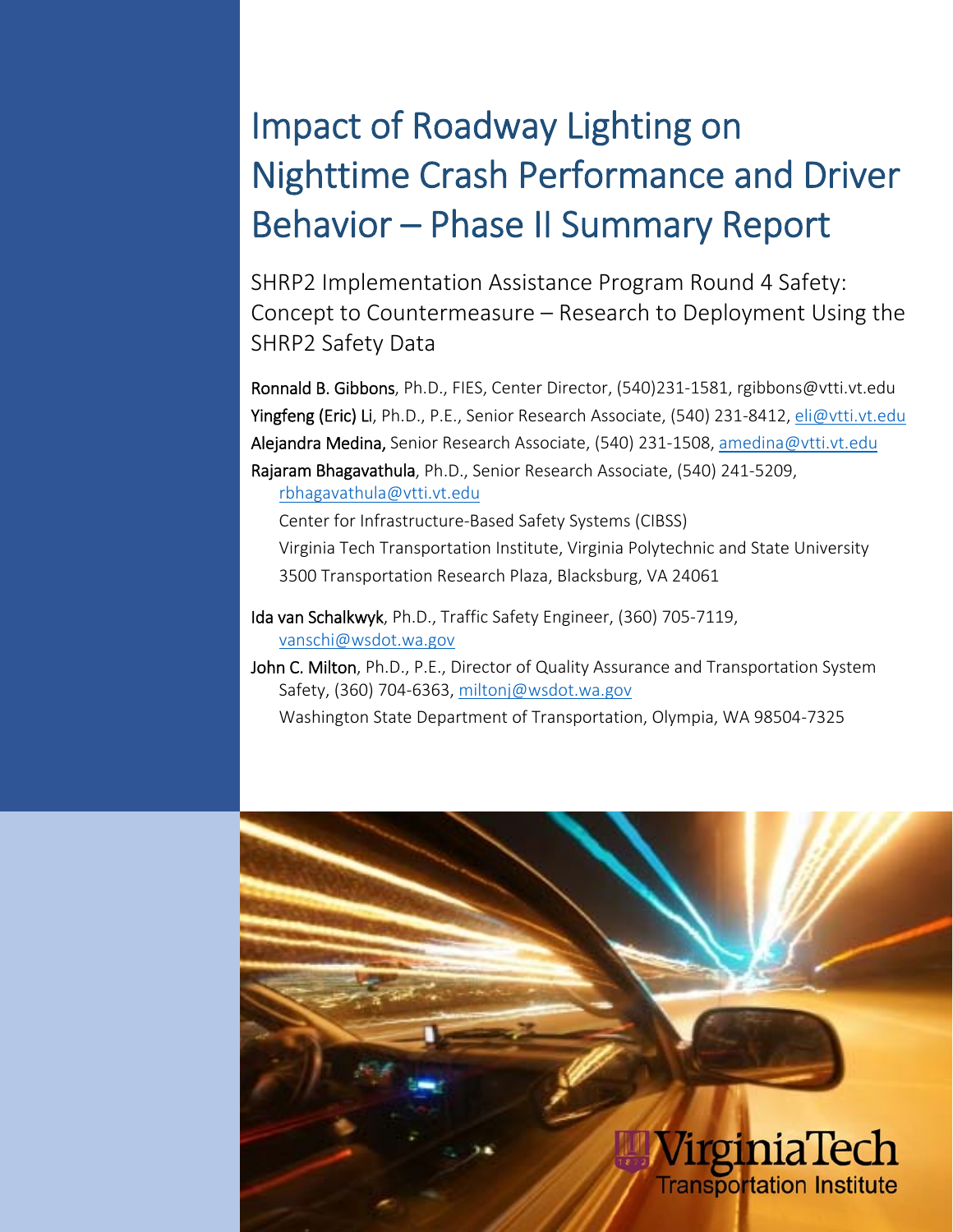# **PHASE II RESEARCH RESULTS**

## **SUMMARY OF PROJECT GOAL AND OBJECTIVE ATTAINMENT TO DATE**

Assessing the impacts of roadway lighting on driver behavior and traffic safety is challenging due to the limited information associated with traditional crash data and a lack of detailed lighting information. Utilizing the Virginia Tech Transportation Institute (VTTI) field roadway lighting data and the SHRP2 safety data, this second phase of the SHRP2 IAP safety project is a full scale investigation of the roadway lighting impacts on safety performance and driver behavior. The primary objectives of this research phase are:

- Develop a comprehensive understanding of the effects of roadway lighting metrics (e.g., horizontal illumination and lighting uniformity) on safety-related driver behavior at freeway mainline on- and off-ramp locations and intersections on surface streets.
- Recommend considerations for changes to current national and state roadway lighting design guidelines.

For both freeway merging/diverging locations at interchanges and intersections on surface streets (principal arterials, minor arterials, and major collectors), the Phase II research includes the following analyses:

- Expanded time series analysis: detailed vehicle kinematic data analysis to understand how exactly roadway lighting characteristics can be correlated with driver behavior variables relevant to safety.
- Eye glance data analysis: analysis of driver visual behavior to understand how visual scanning activities and workload during driving are correlated with lighting characteristics.
- Expanded SHRP2 events analysis: analysis of all available intersection- and mainline onor off-ramp related SHRP2 crashes, near crashes, and a sample of baseline events, including both detailed event data and the associated video files to determine how lighting may have contributed to these crashes.
- Expanded crash data analysis: traditional crash data analysis for the studied freeway mainline on- and off-ramp locations and intersections to evaluate how the findings from time series, eye glance and event analysis correlate with computed safety performance.

Figure 1 outlines the original project schedule and the project progress by task. As shown in the figure, the Phase II research is a two-year effort with the contract ending in January 2018. At the time when this report is written, the research team has finished a significant portion of the time series data analysis, and made significant progress on the eye glance and event data analyses. Overall, the project is ahead of schedule.

Based on the analysis completed to date, it is likely that the results of this project will lead to preliminary recommendations for: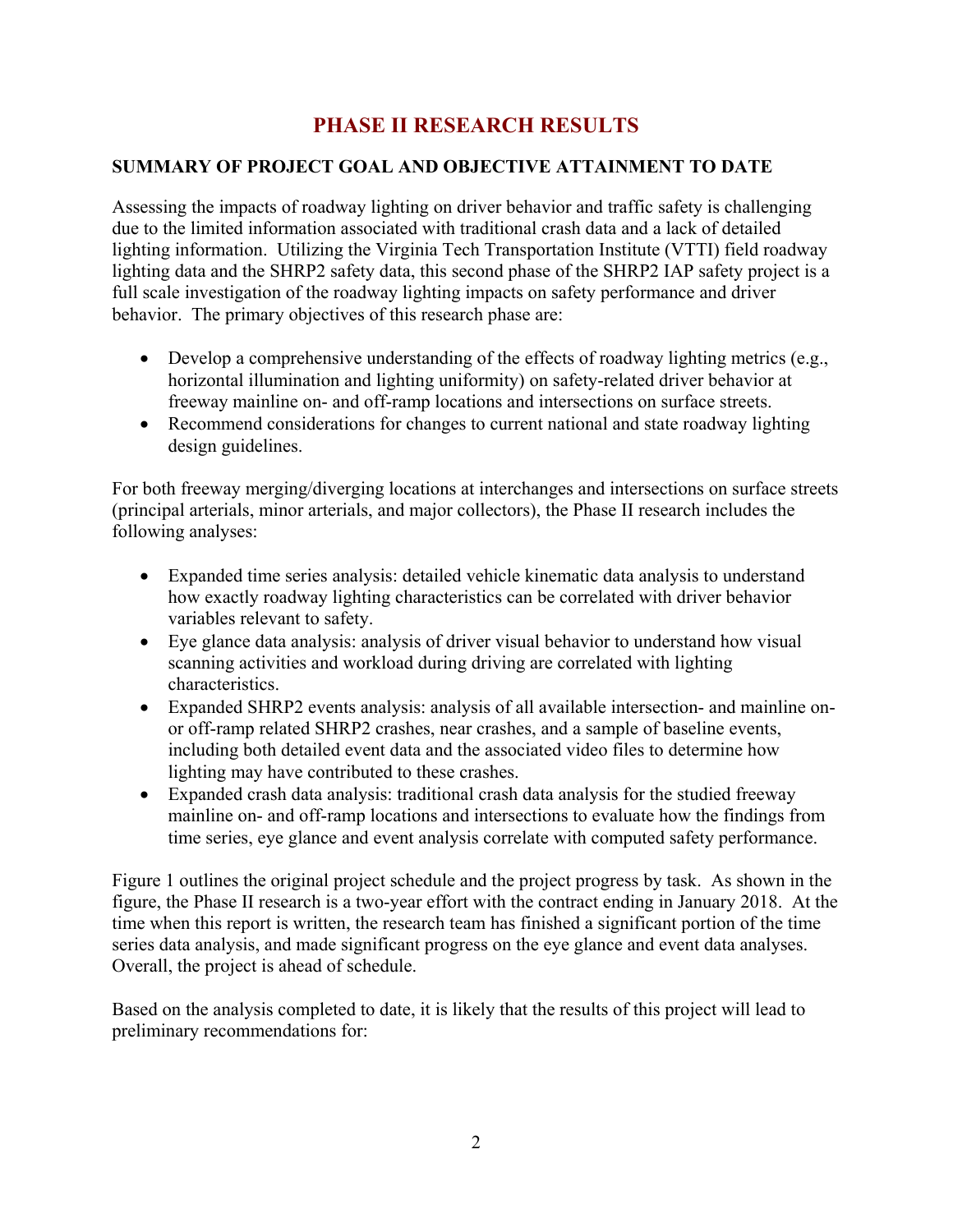- Lighting design criteria at freeway merging/diverging locations, including right-lane illuminance and uniformity, overall illuminance and uniformity, and potentially rightlane-overall illuminance ratio;
- Lighting design criteria at intersections, including both intersection approach and box illuminance and uniformity, and box-approach illuminance ratio;
- Lighting design control locations at freeway mainline on- and off-ramp locations and intersections; and
- Warranting conditions for determining if, when, where, and/or how lighting should be used for merging/diverging locations at freeway mainline on- and off-ramp locations and intersections on surface streets.



**Figure 1. Phase II Project Schedule and Progress (as of 04/05/2017).** 

The following sections of this summary report includes more detailed information on the preliminary findings and the potential recommendations that may follow upon completion of the analysis for the Phase II project.

## **DATA AND METHODS USED FOR DATA ANALYSIS**

## **Analysis Methodology**

This project involves the following analyses: SHRP2 time series data analysis, SHRP2 events analysis, SHRP2 eye glance analysis, and crash analysis.

 **SHRP2 time series data analysis**: the analysis is being conducted for freeway merging/ diverging locations and surface street intersections. The freeway analysis is organized by traffic type (i.e., merging/diverging vs. through), location type (i.e., merging or entrance ramp vs. diverging or exit ramp), and driver type (i.e., all drivers vs. drivers 65 and older). The intersection analysis is organized by maneuver (i.e., straight through, left turn, and right turn), trip type (i.e., stop vs. non-stop), and driver type (i.e., all drivers vs. drivers 65 and older). The time series data analysis is designed to identify significant correlations between lighting metrics and driver behavior variables relevant to safety. This analysis serves as the basis for identifying critical lighting design criteria.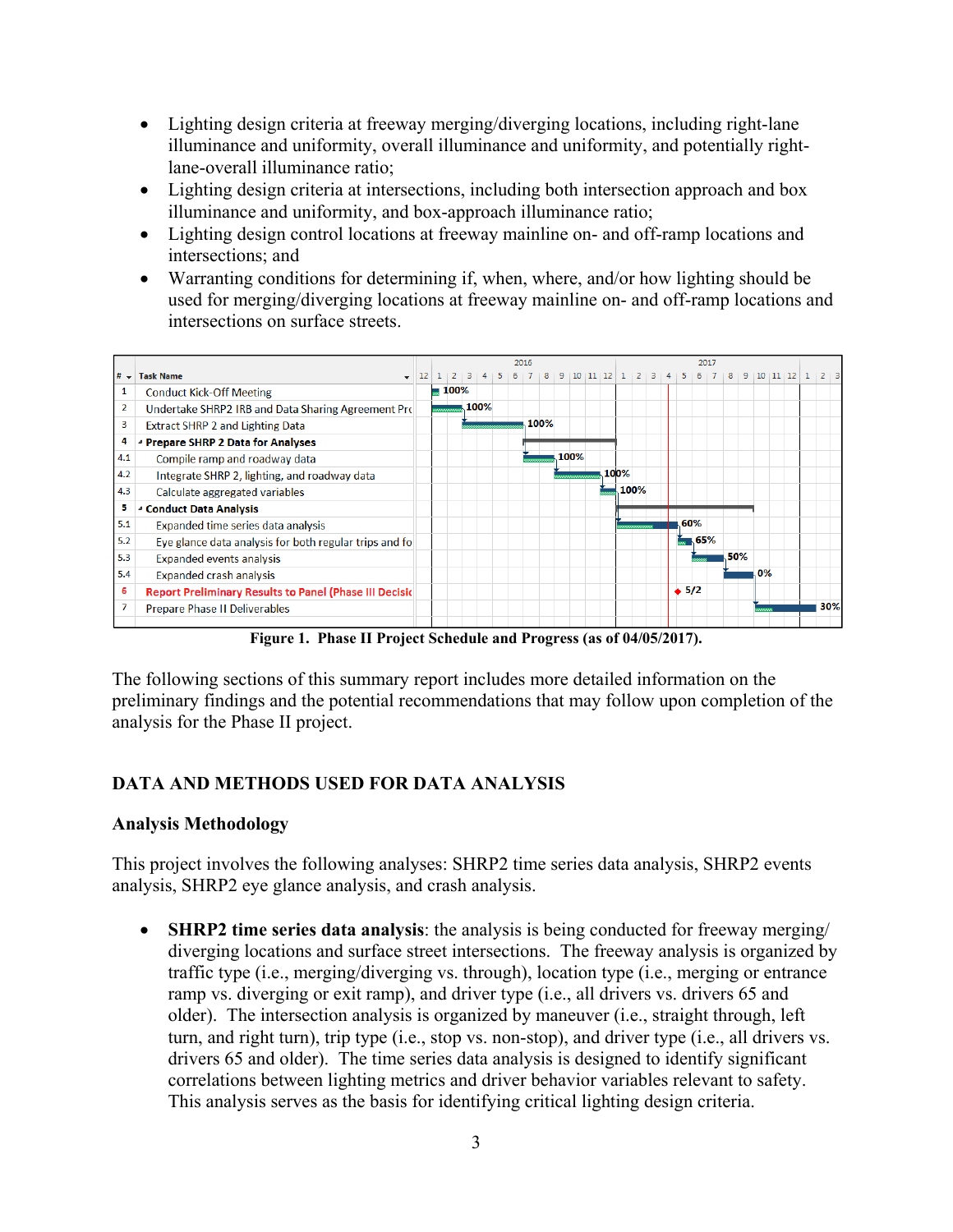The lighting variables involved in this analysis are:

- o Right lane illuminance (*Eright*) and uniformity (*Uright*),
- o Overall illuminance (*Eall*) and uniformity (*Uall*), and
- o Right lane-overall illuminance ratio (*Eright*/*Eall*).

The driver safety performance measures include:

- o Speed in mph relative to speed limit (*ΔV*), mean (*ΔV-μ*) and standard deviation (*ΔV-σ*).
- o Lateral (*alat*) acceleration rate, mean (*alat-μ*) and standard deviation (*alat-σ*).
- o Longitudinal (*along*) acceleration, mean (*along-μ*) and standard deviation (*along-σ*).
- o Lane offset from center (*Loff*), mean (*Loff-μ*) and standard deviation (*Loff-σ*).
- o Mean time to collision (TTC).

Figure 2 and Figure 3 show the analysis segments for freeways and intersections, respectively.



**Figure 2. Analysis Areas at Entrance and Exit Ramps.** 



 **SHRP2 events analysis**: the events analysis includes all the SHRP2 nighttime interchange- or intersection-related crashes and near-crashes. During this analysis, the research team is examining the forward-facing and face videos to understand in-depth how each event occurred and if lighting may reduce the potential for crashes. This analysis also includes development of logistic regression models of the event detail data to identify correlation with driver behavior that may affect the factors leading to a crash or near miss.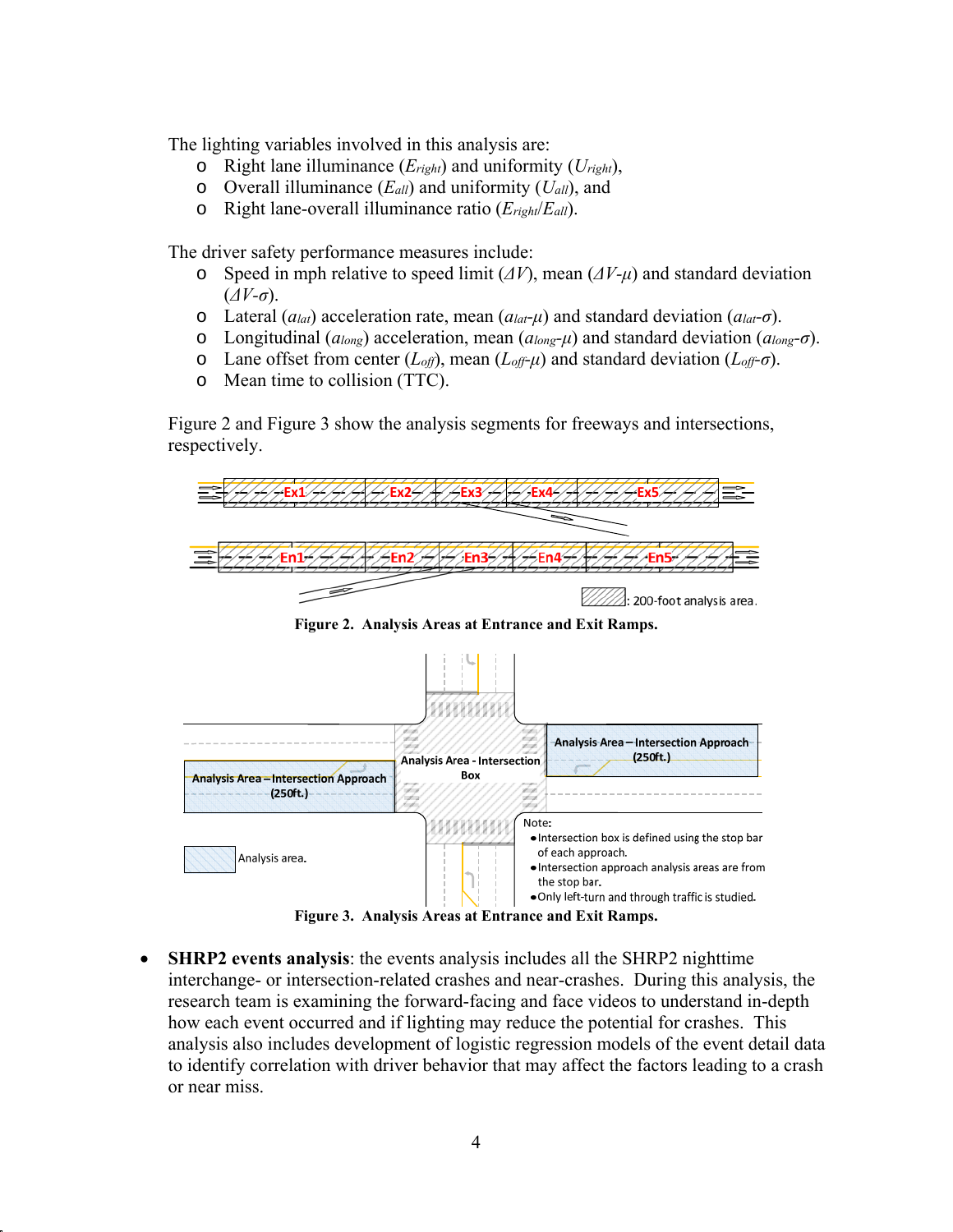- **SHRP2 Eye glance data analysis**: this analysis evaluates the visual driver for a sample of the trips included in the time series analysis. The eye glance data variables included:
	- o Percent forward dwell time,
	- o Percent right window/mirror dwell time,
	- o Percent left window/mirror dwell time,
	- o Percent right windshield dwell time,
	- o Percent left windshield dwell time,
	- o Percent distracted dwell time, and
	- o Visual entropy, which is a commonly used indicator of the degree of how randomly a driver's eye glances were located among the different targets and throughout each study period. High randomness of visual scan behavior arguably implies that the driver's visual task is relatively casual while low randomness implies concentration or higher visual workload (*1*, *2*). Visual entropy in this study was calculated as:

$$
E = -\frac{1}{2.08} \sum_{i=1}^{n} p(x_i) l n p(x_i)
$$

Where E is the entropy of the analyzed eye glance data,  $x_i$  is an individual eye glance location, and  $p(x_i)$  is the probability (proportion in this case) of  $x_i$  in the analyzed time period. 2.08 is a constant determined based on the eye glance data to normalize E onto a 0-1 scale, with 1 indicating highest randomness. The driver age information in the SHRP2 data allows this variable to be analyzed for different age groups.

 **Crash data analysis**: the research team will analyze the police-reported nighttime crashes between 2010-2014 for the studied freeway locations and intersections. The purpose of this study is to provide insights on the nighttime safety performance of these locations and evaluate how findings from the naturalistic driving data analysis correlate with actual nighttime safety performance.

Figure 4 illustrates in detail the types of analyses conducted during this project and their steps and expected outcomes. All statistical analyses were conducted using the SAS® software.

#### **Data Description**

 $\overline{a}$ 

Table 1 through Table 4 present detailed descriptions and statistics of the data used during this research phase. All intersections and freeway interchanges analyzed in this study are located in North Carolina and Washington State. The SHRP2 time series data processing involved a large amount of data, and required the integration of roadway, lighting, and driver behavior data.

<sup>1.</sup> Angell, L., S. Aich, J. Antin, and B. Wotring. *An Exploration of Driver Behavior during Turns at Intersections (for Drivers in Different Age Groups)*. Report #17-UM-047, National Surface Transportation Safety Center for Excellence. June 2015. 2. Tole, J. R., A. T. Stephens, M. Vivaudou, A. R. Ephrath, and L. R. Young. Visual Scanning Behavior and Pilot Workload. Report NASA-CR-3717, National Aeronautics and Space Administration, 1983.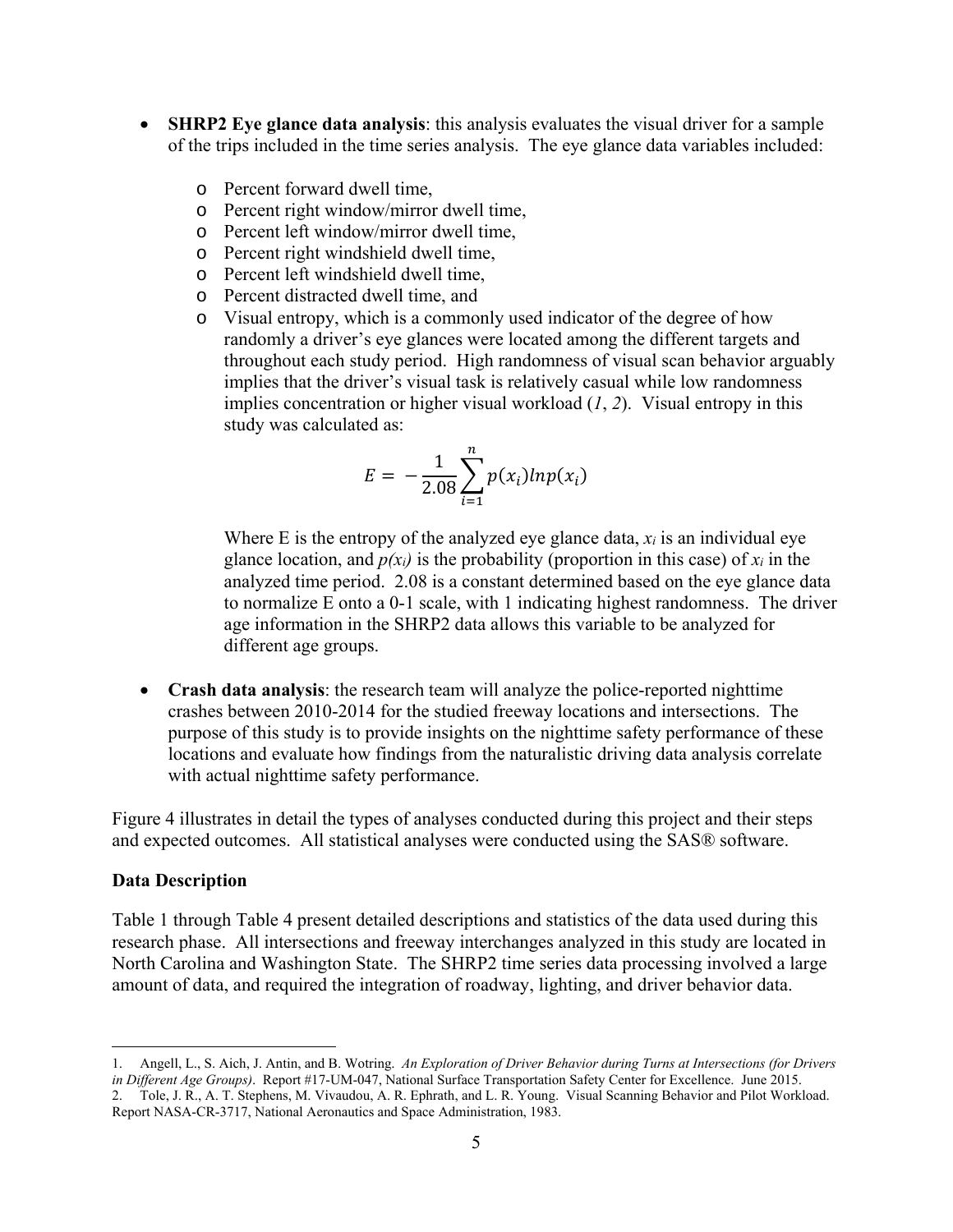During the data processing, the research team used a variety of relational database and spatial conflation techniques.

In addition to the existing SHRP2 NDS data variables, the research team manually collected a large number of variables based on video files and satellite images, including particularly detailed roadway, event, and trip variables.

Note that the research team has obtained the crash data, but has not processed the data yet.



**Figure 4. Phase II Data Analysis Methodology.** 

| <b>Table 1. Total Roadway Locations Analyzed.</b> |                 |       |  |  |  |  |  |  |  |  |
|---------------------------------------------------|-----------------|-------|--|--|--|--|--|--|--|--|
| Roadway                                           | <b>Original</b> | Final |  |  |  |  |  |  |  |  |
| Total Freeway Merging/Diverging Locations         | 305             | 246   |  |  |  |  |  |  |  |  |
| Entrance Ramps (Merging)                          | 141             | 118   |  |  |  |  |  |  |  |  |
| Exit Ramps (Diverging)                            | 164             | 128   |  |  |  |  |  |  |  |  |
| Intersection                                      | 62              |       |  |  |  |  |  |  |  |  |

|                             |       |                   | <b>Balanced-</b>       |       |
|-----------------------------|-------|-------------------|------------------------|-------|
| <b>Relation To Junction</b> | Crash | <b>Near-Crash</b> | <b>Sample Baseline</b> | Total |
| Entrance/Exit ramp          |       | 19                | 94                     | 122   |
| Interchange area            |       | 53                | 106                    | 170   |
| Intersection                | 70    | 92                | 200                    | 362   |
| Intersection-related        | 49    | 70                |                        | 119   |
| Total                       | 139   | 234               | 400                    | 773   |

#### **Table 2. Overview of SHRP2 Events Analyzed.**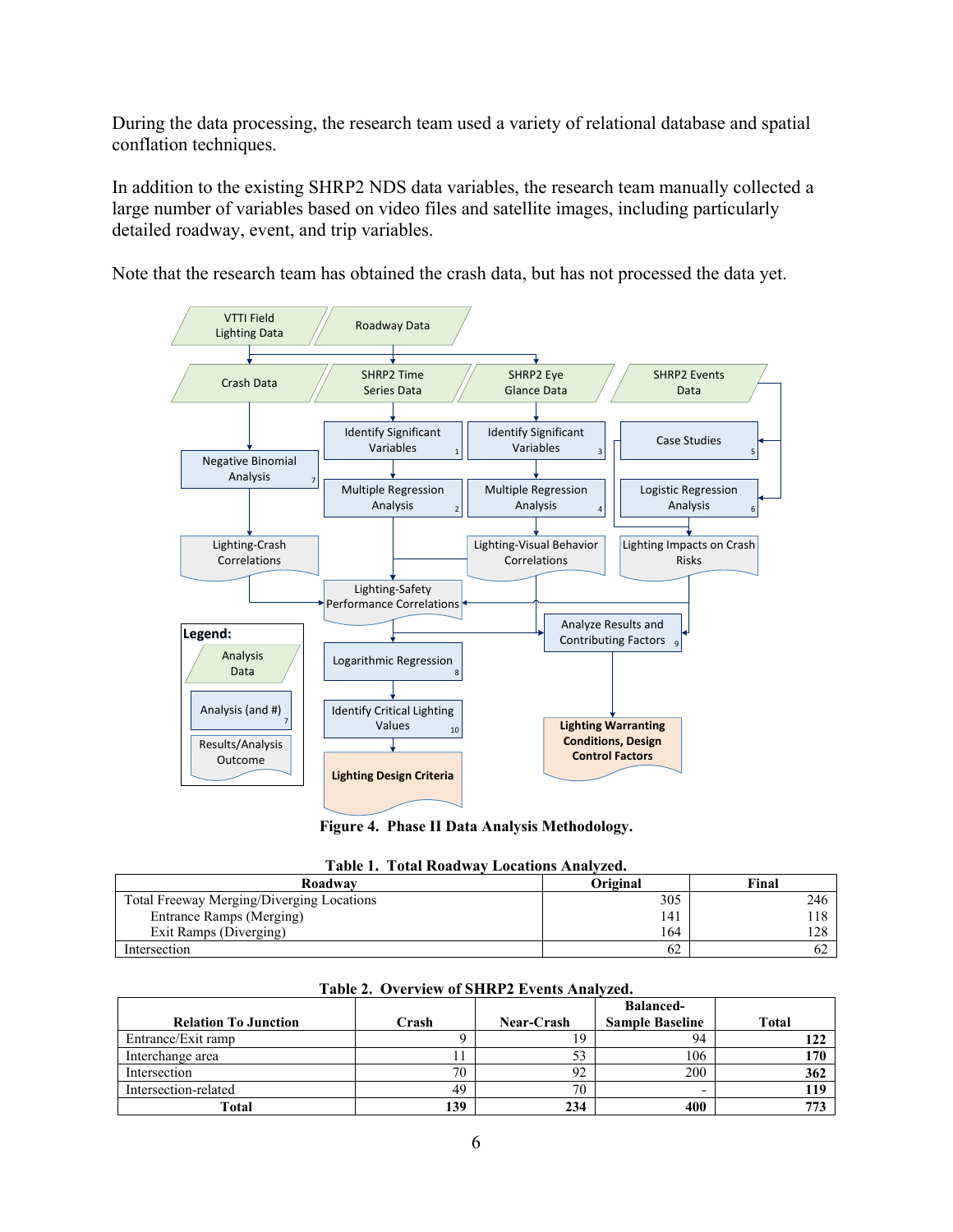| <b>SHRP2 Time Series and Eye Glance Data</b>          | <b>Requested</b> | <b>Extracted</b> | Analyzed  | <b>Total</b><br><b>Drivers</b> | Drivers $\geq 65$ |
|-------------------------------------------------------|------------------|------------------|-----------|--------------------------------|-------------------|
| Freeway time series trips                             | 10,340           | 11,671           | 11,558    | 1,724                          | 360               |
| Merging/diverging trips                               | 4,440            | 4,959            | 4,959     | 881                            | 186               |
| Through trips                                         | 5,900            | 6,712            | 6,599     | 843                            | 174               |
| NDS data rows                                         |                  | 4,449,641        | 1,363,719 |                                |                   |
| Data aggregated by analysis segment-merging/diverging |                  |                  | 15,051    |                                |                   |
| Data aggregated by analysis segment-through           |                  |                  | 30,993    |                                |                   |
| Intersection time series trips                        | 4,175            | 2,128            | 1,954     | 1,113                          | 240               |
| Through trips                                         | 1,575            | 1,610            | 1,459     | 853                            | 187               |
| Left-turn trips                                       | 1,560            | 249              | 236       | 142                            | 27                |
| Right-turn trips                                      | 1,040            | 269              | 259       | 118                            | 26                |
| NDS data points                                       |                  | 1,023,194        | 425,142   |                                |                   |
| Aggregated Data Points for Analysis - approach        |                  |                  | 1,968     |                                |                   |
| Aggregated Data Points for Analysis - box             |                  |                  | 1,968     |                                |                   |
| Freeway eye glance data trips                         | 1,000            | 852              | 852       | 485                            | 52                |
| Merging/diverging trips                               | 500              | 388              | 388       | 234                            | 27                |
| Through trips                                         | 500              | 464              | 464       | 251                            | 25                |
| Eye glance data points                                |                  | 148,425          | 148,425   |                                |                   |
| Aggregated Data Points for Analysis                   |                  |                  | 3,374     |                                |                   |
| Intersection eye glance data trips                    | 602              | 538              | 538       | 307                            | 46                |
| Through trips                                         | 357              | 328              | 328       | 156                            | 24                |
| Left-turn trips                                       | 143              | 113              | 113       | 73                             | 8                 |
| Right-turn trips                                      | 102              | 97               | 97        | 78                             | 14                |
| Eye glance data points                                |                  | 165,915          | 165,915   |                                |                   |
| Aggregated Data Points for Analysis                   |                  |                  | 538       |                                |                   |

#### **Table 4. Data Variables Involved in Phase II.**

| No.            | Intersection                        | Freeway                       | <b>Events</b>                          | Trip                     | <b>Driver</b>            |
|----------------|-------------------------------------|-------------------------------|----------------------------------------|--------------------------|--------------------------|
|                | <b>AADT</b>                         | <b>AADT</b>                   | Lighting Area                          | Time                     | Age                      |
| $\overline{c}$ | Approach control type               | Area                          | <b>Lighting Condition</b>              | Duration                 | Frequency                |
| 3              | Approach crosswalk                  | <b>Auxiliary Lane</b>         | Object Height                          | Maneuver                 |                          |
| 4              | Approach Func Class                 | Facility Type                 | <b>Object Retroreflectivity</b>        | Trip Type - Stop         | $\blacksquare$           |
| 5              | Approach left-turn lane length      | Left Shoulder Barriers        | <b>Object Visibility</b>               | Trip Type - Traffic      |                          |
| 6              | Approach Median                     | Left Shoulder Width           | Roadside Object Location Traffic Light |                          |                          |
| 7              | Approach Median Width               | Main-Lane Geometric Alignment | Visual Direction                       | Traffic Level            | $\overline{\phantom{0}}$ |
| 8              | Approach No. of lanes               | Main-Lane Speed Limit         | Visual Type                            | Work Zone                | $\overline{\phantom{0}}$ |
| 9              | Approach No. of left-turn lanes     | Median type                   | <b>Conflicting Object</b>              | Weather                  | $\overline{a}$           |
| 10             | Approach No. of right-turn lanes    | Median width                  | Alignment                              | $\overline{\phantom{a}}$ | $\overline{\phantom{0}}$ |
| 11             | Approach No. of through lanes       | Number of Main Lanes          | <b>Construction Zone</b>               |                          | $\overline{\phantom{0}}$ |
| 12             | Approach right-turn lane length     | Number of ramp lanes          | <b>Driver Impairments</b>              |                          |                          |
| 13             | Approach speed limit                | Pavement type                 | Driver Behavior                        |                          | $\overline{\phantom{0}}$ |
| 14             | Approach width of lane              | Ramp Geometric Type           | Event Severity1                        | $\overline{a}$           | $\blacksquare$           |
| 15             | Area                                | Ramp Speed Limit              | Fault                                  | $\overline{a}$           | $\overline{\phantom{a}}$ |
| 16             | Bike Lane on approach               | Ramp Type                     | <b>Final Narrative</b>                 |                          | $\overline{\phantom{0}}$ |
| 17             | Bike lane on exit                   | Right Shoulder Guardrail      | Grade                                  | $\overline{\phantom{a}}$ | $\overline{\phantom{a}}$ |
| 18             | Distance from last intersection     | Right Shoulder Width          | Incident Type                          |                          |                          |
| 19             | Distance to first driveway          |                               | Intersection Influence                 |                          |                          |
| 20             | Distance to signalized intersection | $\overline{\phantom{0}}$      | Lighting                               | $\overline{a}$           | $\overline{\phantom{a}}$ |
| 21             | Exit crosswalk                      |                               | Maneuver Judgment                      | $\blacksquare$           | $\overline{\phantom{0}}$ |
| 22             | Exit Func Class                     | $\overline{\phantom{a}}$      | Precipitating Event                    | $\overline{\phantom{a}}$ | $\overline{\phantom{a}}$ |
| 23             | Exit Median                         | $\overline{\phantom{a}}$      | Pre Incident Maneuver                  |                          |                          |
| 24             | Exit Median Width                   |                               | Relation To Junction                   |                          |                          |
| 25             | Intersection alignment              | $\qquad \qquad \blacksquare$  | Secondary Task                         | $\overline{\phantom{a}}$ | $\overline{\phantom{a}}$ |
| 26             | Intersection geometry               | $\blacksquare$                | Surface Condition                      | $\overline{a}$           | $\overline{a}$           |
| 27             | Intersection type                   | $\overline{\phantom{a}}$      | <b>Traffic Flow</b>                    | $\blacksquare$           | $\overline{\phantom{a}}$ |
| 28             | On street parking on approach       | $\overline{\phantom{a}}$      | <b>Traffic Density</b>                 | $\blacksquare$           | ٠                        |
| 29             | On street parking on exit           |                               | Weather                                |                          |                          |
| 30             | Pavement type                       |                               | $\qquad \qquad \blacksquare$           |                          |                          |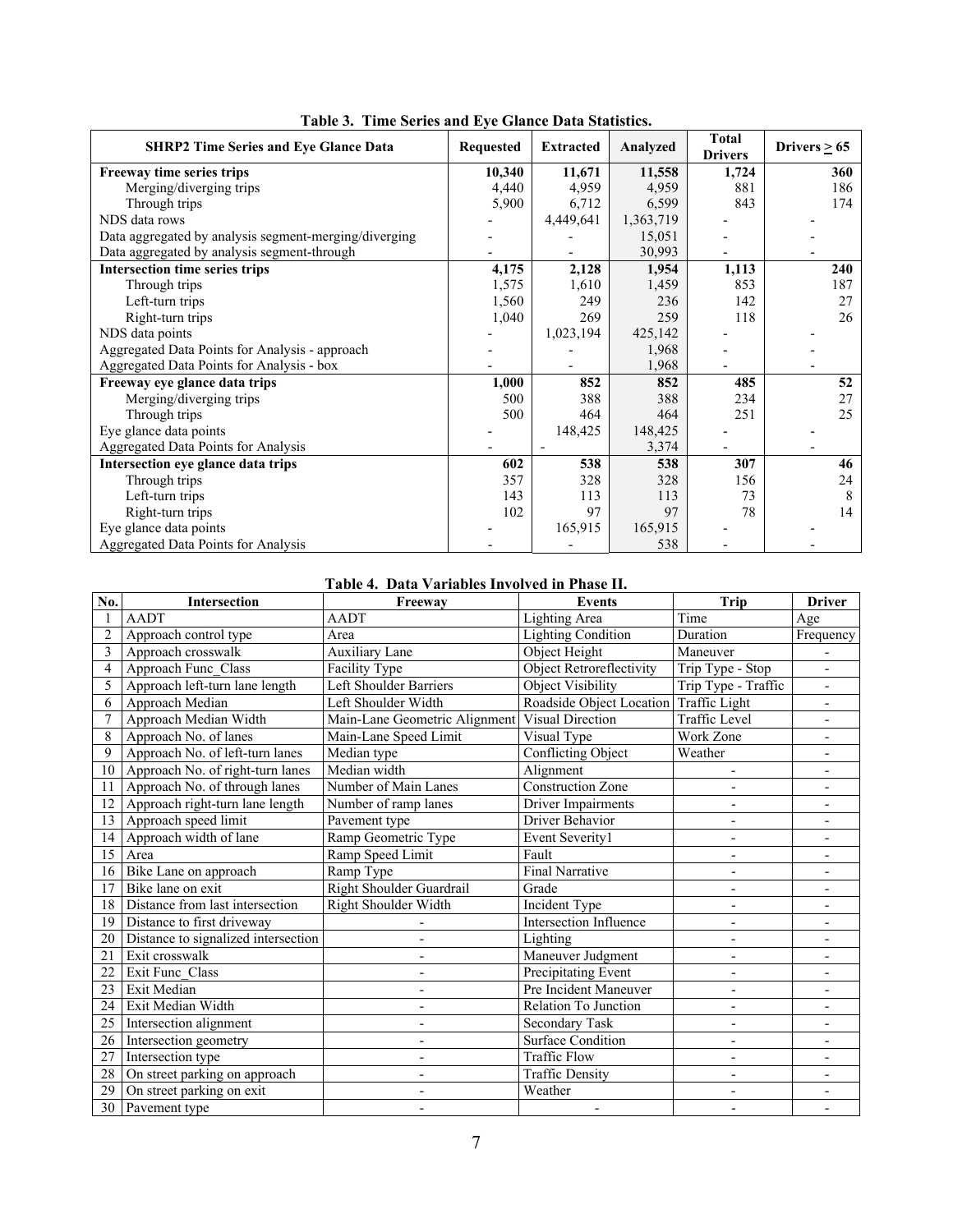| No.           | Intersection              | Freewav | Events | <b>Trip</b> | <b>Driver</b> |
|---------------|---------------------------|---------|--------|-------------|---------------|
|               | Sidewalk on approach      |         |        |             |               |
| 32            | Sidewalk on exit          |         |        |             |               |
| $\mathcal{L}$ | Type of last intersection |         |        |             |               |

## **FINDINGS TO DATE**

### **Time Series Data Analysis Results**

The research team has completed a significant proportion of the time series data analysis, except for two additional lighting variables: the ratio of right lane illuminance to overall illuminance for freeways and the ratio of box illuminance to approach illuminance for intersections. These two new variables will be added soon to complete all time series analysis tasks.

Table 5 to Table 7 show examples of the time series analysis results, including the significant correlations between lighting variables and driver behavior variables for: (1) mainline on-and off ramp locations – all drivers and through traffic; (2) mainline on-and off ramp locations – all drivers and diverging traffic; (3) mainline on-and off ramp locations – all drivers and merging traffic; and (4) intersections – all drivers. Not discussed in this report are findings for time series analysis for senior drivers (i.e., drivers 65 and older) due to limited space this information will be shared in a future report. A correlation is identified as significant in this analysis when the model  $R^2$  is great than 0.0625 (i.e., with the *R* value greater than 0.25) and *p*-Value is less than 0.05. A sample list of complete models (including non-lighting variables and major goodnessof-fit statistics) using the analysis for freeway merging/diverging traffic and all drivers as an example is included in the Appendix section.

To simplify the correlation results, the research team only included an arrow for each significant correlation to indicate if it is a positive or negative correlation. For example, to obtain the significant correlations between *ΔV-μ* and the four lighting variables for EX1 (first analysis segment at exit ramp locations) for diverging traffic, all drivers (see highlighted cells in Table 5), the research team fitted the following multiple regression model  $(R^2 = 0.10, p-Value \le 0.01)$ :

*ΔV-μ = 8.9 + 0.22 Eall - 0.30 Eright + 1.9 No\_Ramp\_Lns – 7.5Area – 4.8Facility\_Type – 1.4 MainLn\_Geom\_Alligmt + 3.0No\_Mainlan\_Grp + 0.96Ramp\_Spd – 0.70Median\_Wdth – 0.94Trp\_Frqnc* 

This model shows that, there is a positive correlation ( $\pi$ ) between  $\Delta V$ -*μ* and  $E_{all}$ , a negative correlation ( $\triangle$ ) between  $\Delta V$ -*μ* and  $E_{right}$ , at EX1 for diverging traffic and all drivers (as shown in Table 5). The model is highlighted in gray in Table 12 (see Appendix).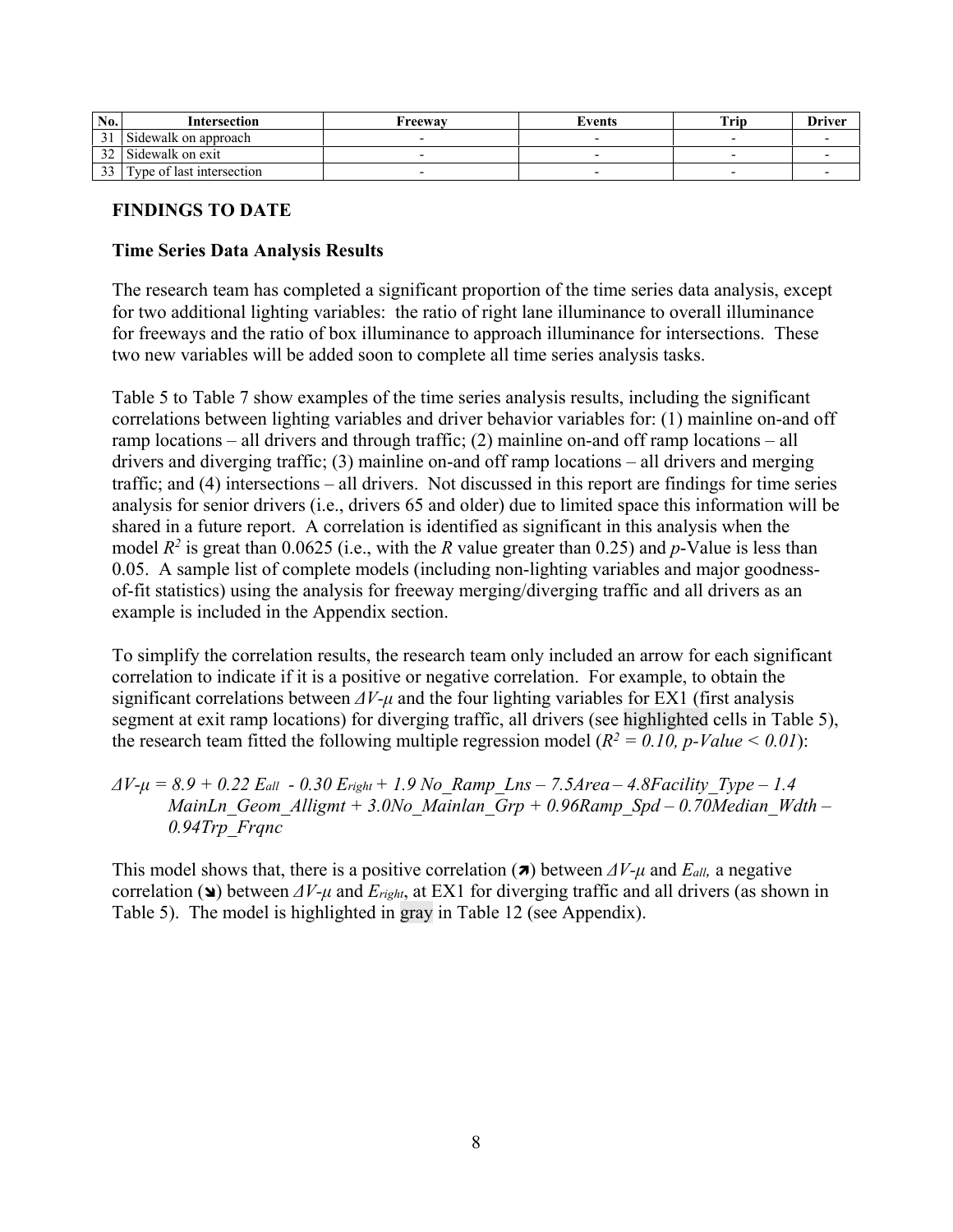|                             |                                   |                          |                          |                          |                                                  | $\mu$ and $\mu$ and $\mu$ and $\mu$ and $\mu$ and $\mu$ and $\mu$ |                          |                              |                          |                          |                          |                          |  |  |
|-----------------------------|-----------------------------------|--------------------------|--------------------------|--------------------------|--------------------------------------------------|-------------------------------------------------------------------|--------------------------|------------------------------|--------------------------|--------------------------|--------------------------|--------------------------|--|--|
|                             |                                   | $\boldsymbol{E}_{all}$   |                          |                          | $E_{right}$                                      |                                                                   |                          | $U_{all}$                    |                          |                          | $U_{right}$              |                          |  |  |
| Variable                    |                                   | (Overall illuminance)    |                          |                          | (Right lane illuminance)<br>(Overall uniformity) |                                                                   |                          |                              |                          |                          | (Right lane uniformity)  |                          |  |  |
| <b>Diverging Traffic</b>    |                                   |                          |                          |                          |                                                  |                                                                   |                          |                              |                          |                          |                          |                          |  |  |
| <b>Segment</b>              | EX1                               | EX2                      | EX3                      | EX1                      | EX2                                              | EX3                                                               | EX1                      | EX2                          | EX3                      | EX1                      | EX2                      | EX3                      |  |  |
| $\Delta V$ - $\mu$          | $\overline{\boldsymbol{\lambda}}$ | $\blacksquare$           | N                        | N                        | ÷                                                | $\overline{\phantom{a}}$                                          | ÷.                       | $\overline{\phantom{a}}$     | ÷,                       | ٠                        | $\overline{\phantom{a}}$ | 7                        |  |  |
| $\Delta V$ - $\sigma$       | $\overline{\phantom{a}}$          | $\overline{\phantom{a}}$ | $\overline{\phantom{a}}$ | ÷.                       | ۰                                                | $\overline{\phantom{a}}$                                          | ٠                        | $\overline{\phantom{a}}$     | ٠                        | ٠                        | $\blacksquare$           | N                        |  |  |
| $\alpha$ long- $\mu$        | ٠                                 | ٠                        | $\blacksquare$           | $\overline{\phantom{0}}$ | $\overline{\phantom{0}}$                         | ٠                                                                 | ٠                        | $\overline{\phantom{a}}$     | 7                        | $\overline{\phantom{a}}$ | 7                        | 7                        |  |  |
| $a$ long- $\sigma$          | $\overline{\mathbf{z}}$           | $\overline{\mathbf{z}}$  | ÷.                       | ٠                        | $\overline{a}$                                   | $\overline{\phantom{a}}$                                          | $\overline{\mathbf{z}}$  | N                            | ÷.                       | ٠                        | $\blacksquare$           | N                        |  |  |
| $a_{lat}$ - $\mu$           | 7                                 | $\blacksquare$           | N                        | $\overline{\mathbf{z}}$  | $\overline{\phantom{0}}$                         | $\overline{\phantom{a}}$                                          | 7                        | N                            | $\frac{1}{2}$            | ٠                        | 7                        | N                        |  |  |
| $alat - \sigma$             | $\overline{\mathbf{z}}$           | $\sim$                   | $\blacksquare$           | N                        | ۰                                                | $\overline{\phantom{a}}$                                          | $\overline{\mathbf{z}}$  | 7                            | $\frac{1}{2}$            | N                        | $\blacksquare$           | ¥                        |  |  |
| $L_{off}$ - $\mu$           | ÷.                                | N                        | ÷.                       | ÷                        | ÷                                                | $\overline{\phantom{a}}$                                          | $\blacksquare$           | $\blacksquare$               | ÷.                       | ÷.                       | ÷.                       | $\blacksquare$           |  |  |
| $L_{off}$ - $\sigma$        | $\overline{\phantom{a}}$          | $\blacksquare$           | ٠                        | ۰                        | ۰                                                | ٠                                                                 | $\overline{\phantom{a}}$ | $\overline{\phantom{a}}$     | ٠                        | $\overline{\phantom{a}}$ | $\overline{\phantom{a}}$ | $\overline{\phantom{a}}$ |  |  |
| <b>TTC</b>                  | ٠                                 | $\blacksquare$           | ÷.                       | ÷                        | ÷                                                | $\overline{\phantom{a}}$                                          | $\blacksquare$           | $\blacksquare$               | ٠                        | ÷.                       | $\blacksquare$           | $\blacksquare$           |  |  |
| <b>Merging Traffic</b>      |                                   |                          |                          |                          |                                                  |                                                                   |                          |                              |                          |                          |                          |                          |  |  |
| <b>Segment</b>              | EN3                               | EN4                      | EN <sub>5</sub>          | EN3                      | EN4                                              | EN <sub>5</sub>                                                   | EN3                      | EN4                          | EN <sub>5</sub>          | EN3                      | EN4                      | EN <sub>5</sub>          |  |  |
| $\Delta V$ - $\mu$          | N                                 | $\blacksquare$           | $\blacksquare$           | $\overline{a}$           | $\overline{\phantom{0}}$                         | $\overline{\phantom{a}}$                                          | $\blacksquare$           | $\overline{\phantom{a}}$     | $\overline{a}$           | $\blacksquare$           | $\blacksquare$           | $\overline{\phantom{0}}$ |  |  |
| $\Delta V$ - $\sigma$       | $\blacksquare$                    | 7                        | $\blacksquare$           | $\overline{\phantom{0}}$ | $\overline{\phantom{0}}$                         | $\overline{\phantom{a}}$                                          | $\blacksquare$           | $\blacksquare$               | $\overline{a}$           | $\overline{\phantom{a}}$ | $\blacksquare$           | $\overline{\phantom{0}}$ |  |  |
| $\alpha$ long- $\mu$        | $\blacksquare$                    | R                        | $\blacksquare$           | $\overline{\phantom{0}}$ | $\overline{\phantom{0}}$                         | R                                                                 | $\overline{\phantom{a}}$ | $\overline{\phantom{0}}$     | N                        | $\overline{\phantom{0}}$ | $\blacksquare$           | 7                        |  |  |
| $a$ long- $\sigma$          | $\overline{\phantom{a}}$          | $\overline{\phantom{a}}$ | $\blacksquare$           | $\overline{\phantom{0}}$ | $\overline{\phantom{0}}$                         | $\overline{\phantom{a}}$                                          | $\overline{\phantom{a}}$ | $\overline{\phantom{a}}$     | $\overline{a}$           | $\blacksquare$           | $\overline{\phantom{a}}$ | $\overline{\phantom{a}}$ |  |  |
| $a_{lat}$ - $\mu$           | $\overline{\phantom{a}}$          | $\blacksquare$           | $\overline{\phantom{a}}$ | $\overline{\phantom{0}}$ | $\overline{\phantom{0}}$                         | $\blacksquare$                                                    | $\blacksquare$           | N                            | Z                        | $\blacksquare$           | 7                        | $\blacksquare$           |  |  |
| $alat$ - $\sigma$           | $\overline{\phantom{a}}$          | $\overline{\phantom{a}}$ | $\overline{\phantom{a}}$ | $\overline{\phantom{0}}$ | $\overline{\phantom{0}}$                         | $\overline{\phantom{a}}$                                          | $\overline{\phantom{a}}$ | $\blacksquare$               | 7                        | $\overline{\phantom{a}}$ | $\overline{\phantom{a}}$ | N                        |  |  |
| $L_{off}$ - $\mu$           | $\overline{\phantom{0}}$          | $\overline{\phantom{a}}$ | $\blacksquare$           | $\overline{\phantom{0}}$ | $\overline{\phantom{0}}$                         | $\overline{\phantom{a}}$                                          | $\overline{\phantom{a}}$ | ٠                            | $\overline{a}$           | $\overline{\phantom{0}}$ | $\blacksquare$           | $\overline{\phantom{0}}$ |  |  |
| $L_{\text{off}}$ - $\sigma$ | $\overline{\phantom{a}}$          | $\overline{\phantom{a}}$ | $\overline{\phantom{a}}$ | $\boldsymbol{\pi}$       | $\overline{\phantom{0}}$                         | $\overline{\phantom{a}}$                                          | 7                        | $\qquad \qquad \blacksquare$ | $\overline{\phantom{a}}$ | $\overline{\phantom{0}}$ | $\overline{\phantom{a}}$ | $\overline{\phantom{0}}$ |  |  |
| <b>TTC</b>                  |                                   |                          | ÷,                       | ٠                        | ۰                                                | ۰                                                                 | ٠                        | ۰                            |                          |                          |                          | ٠                        |  |  |

#### **Table 5. Significant Correlations at Freeway Mainline On- or Off-Ramp Locations – All Drivers, Merging/Diverging Traffic.**

# **Table 6. Significant Correlations at Freeway mainline On- or Off-Ramp Locations – All Drivers, Through**

| attı<br>и |
|-----------|
|-----------|

| Variable                                          |                          | (Overall illuminance)    | $E_{all}$                |                          |                          |                          | (Right lane illuminance) | $E_{right}$    |                          |                          |                | (Overall uniformity)     | $U_{all}$ |                          |                          |                          | (Right lane uniformity)  | $U_{right}$    |                |                 |
|---------------------------------------------------|--------------------------|--------------------------|--------------------------|--------------------------|--------------------------|--------------------------|--------------------------|----------------|--------------------------|--------------------------|----------------|--------------------------|-----------|--------------------------|--------------------------|--------------------------|--------------------------|----------------|----------------|-----------------|
| <b>Through Traffic at Entrance Ramp Locations</b> |                          |                          |                          |                          |                          |                          |                          |                |                          |                          |                |                          |           |                          |                          |                          |                          |                |                |                 |
| Segment                                           | EN1                      | EN <sub>2</sub>          | EN3                      | EN4                      | EN <sub>5</sub>          | EN1                      | EN <sub>2</sub>          | EN3            | EN4                      | EN <sub>5</sub>          | EN1            | EN <sub>2</sub>          | EN3       | EN4                      | EN <sub>5</sub>          | EN1                      | EN <sub>2</sub>          | EN3            | EN4            | EN <sub>5</sub> |
| $\Delta V$ - $\mu$                                | $\sim$                   | $\overline{a}$           | ÷.                       | ÷                        |                          | ٠                        | $\overline{a}$           | ٠              | ÷                        |                          | ÷.             | ÷.                       | N         | ÷                        | ÷.                       | Ľ                        | $\overline{\mathbf{z}}$  | $\sim$         | ä,             | N               |
| $\Delta V$ - $\sigma$                             | $\sim$                   | $\blacksquare$           | ٠                        | ٠                        | ٠                        | ÷                        | $\overline{a}$           | ٠              |                          | ٠                        | $\blacksquare$ | $\overline{a}$           | ÷.        | $\blacksquare$           | N                        |                          |                          | $\sim$         |                |                 |
| $a_{long}$ - $\mu$                                | 7                        | $\overline{\phantom{a}}$ | ٠                        | $\blacksquare$           | ٠                        | N                        | $\overline{\phantom{a}}$ | $\blacksquare$ | N                        | $\overline{\phantom{a}}$ | 7              | $\overline{\phantom{a}}$ | ٠         | $\blacksquare$           | N                        | ÷.                       | $\overline{\phantom{a}}$ | $\blacksquare$ | ٠              | 7               |
| $a_{long}$ - $\sigma$                             | 7                        | $\overline{\mathbf{z}}$  | 71                       | 7                        | 7                        | ÷.                       | $\overline{\phantom{a}}$ | ٠              | Я                        | N                        | 7              | $\blacksquare$           | N         | ٠                        | N                        | ٠                        | ÷                        | $\blacksquare$ |                |                 |
| $alat - \mu$                                      | Я                        |                          | 7                        | ÷.                       |                          | N                        | $\sim$                   | N              | N                        |                          | 7              | N                        | ٠         | N                        | $\sim$                   |                          | 7                        | $\sim$         | 7              | N               |
| $alat - \sigma$                                   | N                        | $\overline{a}$           | 7                        | ÷                        |                          | 7                        | $\overline{a}$           | ٠              |                          | $\overline{a}$           | ÷.             | 7                        | $\sim$    | N                        | N                        | 7                        |                          | $\sim$         |                |                 |
| $L_{off}$ - $\mu$                                 | $\sim$                   |                          |                          | ٠                        |                          | ۳                        |                          | ٠              |                          |                          | ÷.             |                          | L.        | ۳                        | $\sim$                   |                          |                          | $\sim$         |                |                 |
| $L_{off}$ - $\sigma$                              | $\overline{\phantom{a}}$ |                          | ٠                        |                          |                          | ÷                        |                          | ٠              |                          |                          | ۰              |                          |           | ٠                        | $\overline{a}$           |                          |                          | $\overline{a}$ |                |                 |
| <b>TTC</b>                                        |                          |                          |                          |                          |                          |                          |                          | ٠              |                          |                          |                |                          |           |                          |                          |                          |                          | ٠              |                |                 |
| <b>Through Traffic at Exit Ramp Locations</b>     |                          |                          |                          |                          |                          |                          |                          |                |                          |                          |                |                          |           |                          |                          |                          |                          |                |                |                 |
| <b>Segment</b>                                    | EX1                      | EX2                      | EX3                      | EX4                      | EX5                      | EX1                      | EX2                      | EX3            | EX4                      | EX5                      | EX1            | EX2                      | EX3       | EX4                      | EX5                      | EX1                      | EX2                      | EX3            | EX4            | EX5             |
| $\Delta V$ - $\mu$                                | $\sim$                   |                          |                          |                          |                          |                          |                          |                | N                        |                          |                |                          |           | ۰                        | $\overline{\mathbf{z}}$  |                          |                          | ÷              |                |                 |
| $\Delta V$ - $\sigma$                             | $\overline{\phantom{a}}$ | ۰                        | $\overline{\phantom{0}}$ | ٠                        |                          | ÷                        |                          | ٠              |                          |                          | ٠              |                          | ٠         | ٠                        |                          |                          |                          | ÷              |                |                 |
| $a_{long}$ - $\mu$                                | $\overline{\phantom{a}}$ | 7                        | ٠                        | $\overline{a}$           | ٠                        | $\blacksquare$           | N                        | ÷              | ٠                        | N                        | ٠              | $\sim$                   | 7         | ٠                        | 7                        | ٠                        | 7                        | R              | ٠              |                 |
| $a$ long- $\sigma$                                | $\blacksquare$           | $\overline{\phantom{a}}$ | 71                       | ٠                        | ٠                        | $\overline{\phantom{a}}$ | $\sim$                   | N              | 7                        | 71                       | 7              | $\sim$                   | ٠         | ٠                        | $\overline{\phantom{a}}$ | ٠                        | ٠                        | $\sim$         | 7              | ۰               |
| $alat - \mu$                                      | 7                        | ٠                        | 71                       | $\blacksquare$           | 71                       | ÷.                       | $\blacksquare$           | N              | $\overline{\mathbf{z}}$  | N                        | 7              | $\sim$                   | ٠         | 7                        | $\overline{\phantom{a}}$ | Ľ                        | ٠                        | $\sim$         | ÷              | ÷               |
| $alat - \sigma$                                   | N                        | ٠                        | Я                        | $\overline{\phantom{a}}$ | Ľ                        | 7                        | $\sim$                   | N              |                          | $\overline{\mathbf{z}}$  | ٠              | $\overline{a}$           | ٠         |                          | $\overline{\mathbf{z}}$  | ٠                        | $\overline{a}$           | $\sim$         | $\blacksquare$ | Я               |
| $L_{\text{off}}$ - $\mu$                          | $\blacksquare$           | ٠                        | ٠                        | $\blacksquare$           | ٠                        | $\blacksquare$           | $\overline{a}$           | ٠              | ٠                        | $\sim$                   | ٠              | $\overline{a}$           | ٠         | $\overline{\phantom{a}}$ | $\sim$                   | ٠                        | ٠                        | $\sim$         | $\overline{a}$ |                 |
| $L_{off}$ - $\sigma$                              | $\sim$                   | ٠                        | ٠                        | $\blacksquare$           | $\overline{\phantom{0}}$ | ٠                        | $\blacksquare$           | ٠              | $\overline{\phantom{a}}$ | $\overline{a}$           | ٠              | $\blacksquare$           | ÷.        | $\overline{\phantom{a}}$ | $\overline{\phantom{a}}$ | $\overline{\phantom{a}}$ | $\overline{\phantom{a}}$ | $\sim$         | ٠              |                 |
| <b>TTC</b>                                        | $\overline{a}$           |                          |                          |                          |                          |                          | ÷                        | ٠              |                          |                          | ٠              | ÷                        |           | ٠                        |                          |                          |                          | ۰.             |                |                 |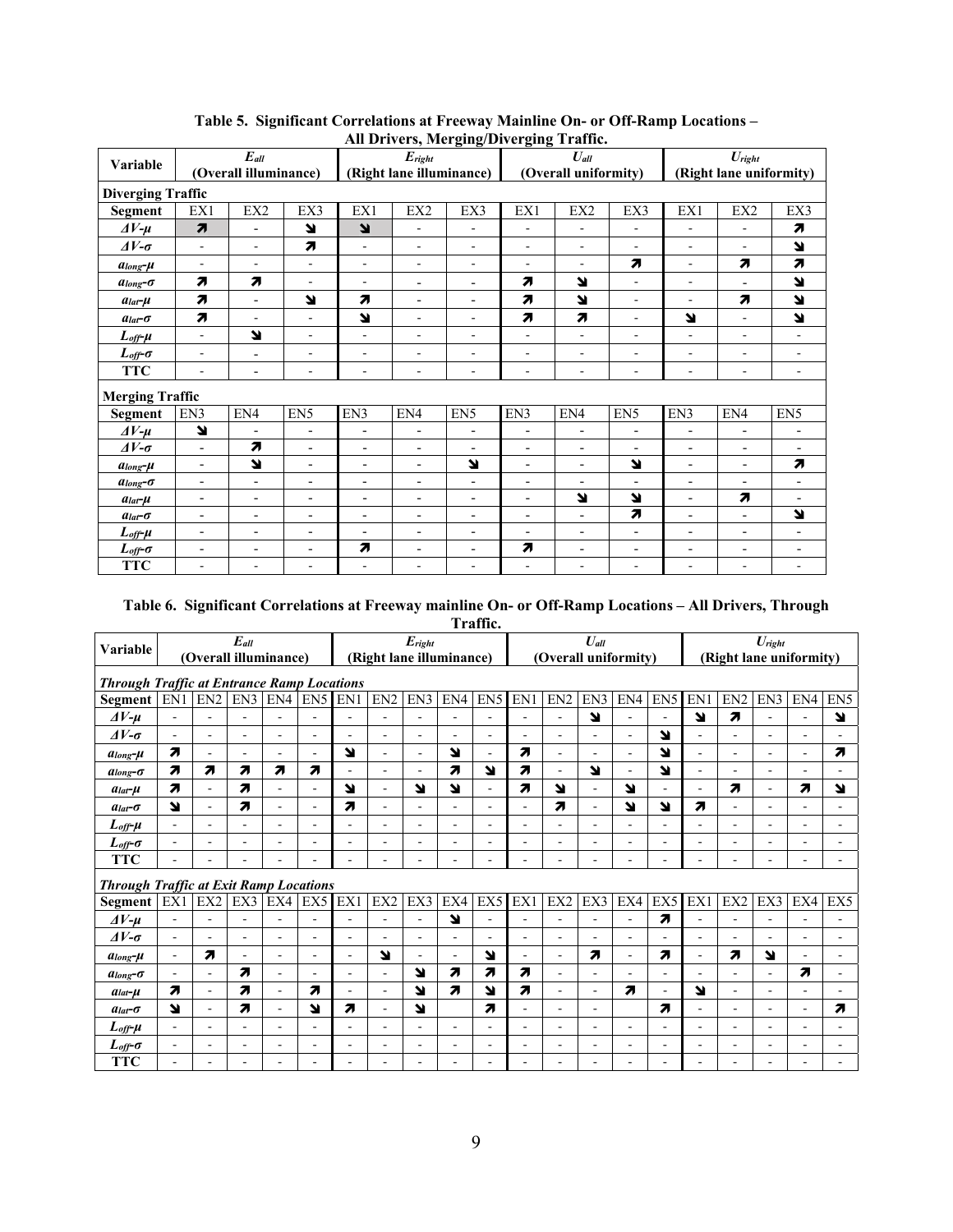|                              |                          |                                    |   | <b>Trips Stopped at Intersection</b> |                                         |                              |   |                                   |                          | <b>Trips Did not Stop at Intersection</b> |                                               |                              |
|------------------------------|--------------------------|------------------------------------|---|--------------------------------------|-----------------------------------------|------------------------------|---|-----------------------------------|--------------------------|-------------------------------------------|-----------------------------------------------|------------------------------|
| <b>Variable</b>              |                          | $E_{all}$<br>(Overall illuminance) |   |                                      | $E_{right}$<br>(Right lane illuminance) |                              |   | $U_{all}$<br>(Overall uniformity) |                          |                                           | $U_{\text{right}}$<br>(Right lane uniformity) |                              |
|                              | T                        | L                                  | R | T                                    | L                                       | R                            | T | L                                 | R                        | T                                         | L                                             | R                            |
| <b>Intersection Approach</b> |                          |                                    |   |                                      |                                         |                              |   |                                   |                          |                                           |                                               |                              |
| $\Delta V$ - $\mu$           | 7                        | 71                                 | 7 | ٠                                    | ٠                                       | ۰                            | ۰ | 7                                 | 7                        | ÷                                         | 7                                             | $-\Box$                      |
| $\Delta V$ - $\sigma$        | $\overline{\phantom{a}}$ | $\overline{\phantom{0}}$           |   | ٠                                    | ۰                                       | $\qquad \qquad \blacksquare$ | 7 |                                   | 7                        | $\overline{\phantom{a}}$                  | $\overline{\phantom{a}}$                      |                              |
| $a_{long}$ - $\mu$           | $\overline{\phantom{a}}$ | $\overline{\phantom{0}}$           |   | N                                    | ٠                                       | ۰                            | 7 | ۰                                 | П                        |                                           | ٠                                             |                              |
| $a_{long}-\sigma$            | $\overline{\phantom{a}}$ |                                    |   | ٠                                    | ٠                                       | ٠                            | ٠ |                                   | 7                        |                                           | ٠                                             |                              |
| $alat - \mu$                 | N                        | ٠                                  | 7 | $\overline{\phantom{0}}$             | ۰                                       | ٠                            | ٠ | $\overline{\phantom{a}}$          | 71                       |                                           |                                               | 7                            |
| $alat$ - $\sigma$            | N                        |                                    | ٠ |                                      | ٠                                       | ٠                            | 7 | ٠                                 | ٠                        |                                           |                                               | $\mathord{\text{--}}\square$ |
| <b>Intersection Box</b>      |                          |                                    |   |                                      |                                         |                              |   |                                   |                          |                                           |                                               |                              |
| $\Delta V$ - $\mu$           |                          |                                    |   |                                      |                                         |                              |   |                                   | N                        |                                           |                                               |                              |
| $\Delta V$ - $\sigma$        |                          | ٠                                  |   | $\overline{\phantom{0}}$             |                                         | ٠                            | ۰ | 71                                | ۰                        |                                           | Y                                             |                              |
| $a_{long}$ - $\mu$           |                          |                                    |   | $\overline{\phantom{a}}$             | ٠                                       | ۰                            | ٠ |                                   | ۰                        |                                           | $\overline{\phantom{a}}$                      |                              |
| $a_{long}$ - $\sigma$        |                          |                                    |   |                                      | ٠                                       | ٠                            |   |                                   | ۰                        |                                           |                                               |                              |
| $a_{lat}$ - $\mu$            | N                        |                                    |   | Ľ                                    |                                         | ٠                            |   |                                   | $\overline{\phantom{0}}$ |                                           |                                               |                              |
| $alat$ - $\sigma$            |                          |                                    |   |                                      |                                         |                              | N |                                   | $\overline{\phantom{0}}$ |                                           | $\overline{\phantom{a}}$                      |                              |

**Table 7. Significant Correlations at Intersections – All Drivers.** 

= left-turning traffic;  $R$  = right-turning traffic.

Based on the preliminary results, significant correlations were found primarily for longitudinal and lateral acceleration-related variables, indicating the likely effects of roadway lighting characteristics on speed change and lane change behavior for mainline freeway segments at on and off ramp locations may be limited. In addition, more correlations were found for diverging traffic (i.e., traffic exiting main lanes) than for merging traffic (i.e., traffic entering main lanes) at freeway mainline on- or off-ramp locations. In terms of intersections, the analysis indicated more significant correlations with the driver behavior variables on intersection approaches than within the intersection boxes.

#### **Eye Glance Data Analysis Results**

The research team has completed eye glance data analysis for freeway merging and diverging locations. The eye glance data analysis for intersections are currently underway. Table 8 and Table 9 show the major correlations identified during this analysis thus far. In general, the research team did not find many significant correlations for freeway mainline on- or off-ramp locations between lighting variables and visual behavior. This observation is somewhat expected due to the limited eye glance tasks required to complete the driving tasks on freeway mainline segments at on or off ramps during nighttime conditions. Due to the limited sample size for senior drivers, the results were not statistically significant for most models for the freeway mainline segment analysis.

| Variable                | Segment |                  | Intercept | $E_{all}$       | $E_{right}$ | $U_{all}$ | $U_{right}$ | $E_r/E_{all}$ | Ramp<br><b>Speed</b><br>Limit | Model<br>$\mathbf{R}^2$ | Model<br>p-Value |
|-------------------------|---------|------------------|-----------|-----------------|-------------|-----------|-------------|---------------|-------------------------------|-------------------------|------------------|
| Forward Dwell           | EN4     | Parameter        | 0.68      |                 |             | 0.01      |             |               |                               | 0.07                    | 0.09             |
| Percent                 |         | Pr >  t          | < 0.01    |                 |             | 0.04      |             |               | -                             |                         |                  |
| Left Window/ Mirror EN2 |         | Parameter        |           | $-0.03$ 8.9E-03 | $-7.9E-03$  |           |             |               | 0.04                          | 0.10                    | 0.02             |
| Dwell Percent           |         | Pr >  t          | 0.21      | 0.01            | 0.02        |           |             |               | 0.04                          |                         |                  |
| Right Windshield        | EN3     | <b>Parameter</b> |           | $-0.03$ 9.9E-03 |             |           |             |               |                               | 0.07                    | 0.07             |
| <b>Dwell Percent</b>    |         | Pr >  t          | 0.33      | 0.03            |             |           |             |               |                               |                         |                  |

**Table 8. Correlations for Visual Behavior at Freeway Mainline Ramp Locations –Through Traffic.**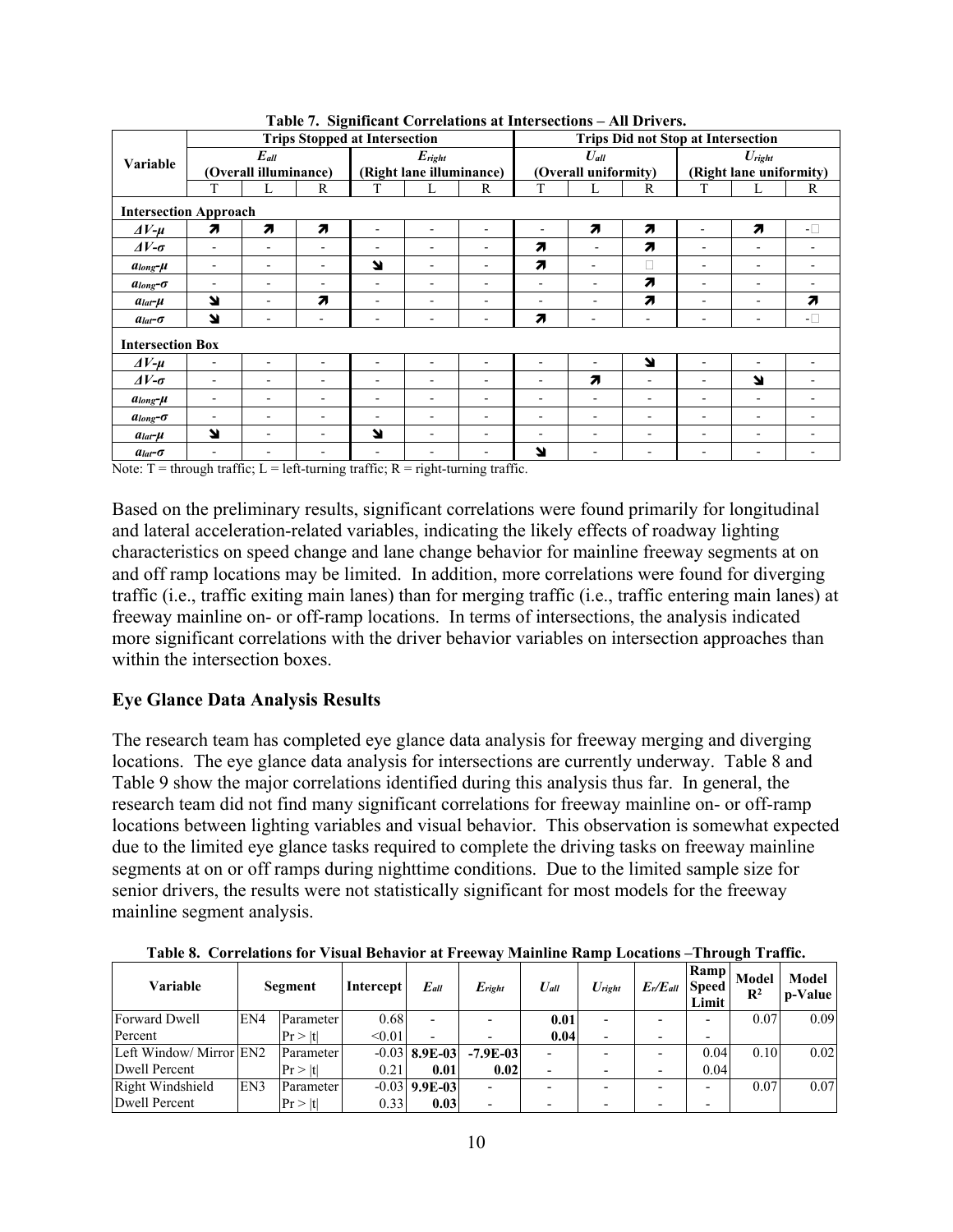| Entropy | EN4 | Parameter  | 1 Q<br>$\mathsf{v}\cdot\mathsf{v}$ | $\mathbf{A}$<br>v.v4 | 5.9E-03<br>. .<br>. |  | 0.10 | v.v. |
|---------|-----|------------|------------------------------------|----------------------|---------------------|--|------|------|
|         |     | <b>P</b> r | 0.01                               | v.v4                 | ).03                |  |      |      |

| Traffic.            |  |                      |           |                          |             |           |             |                     |                                  |                                |                       |  |  |  |
|---------------------|--|----------------------|-----------|--------------------------|-------------|-----------|-------------|---------------------|----------------------------------|--------------------------------|-----------------------|--|--|--|
|                     |  | Segment              | Intercept | $E_{all}$                | $E_{right}$ | $U_{all}$ | $U_{right}$ | $E_{\rm r}/E_{all}$ | Ramp<br><b>Geometric</b><br>Type | <b>Model</b><br>$\mathbb{R}^2$ | Global<br>p-<br>Value |  |  |  |
| Forward Dwell       |  | EN4 Parameter        | 0.92      |                          |             |           |             | $-0.29$             |                                  | 0.07                           | 0.05                  |  |  |  |
| Percent             |  | Pr >  t              | < 0.0001  |                          |             |           |             | 0.04                |                                  |                                |                       |  |  |  |
| Right Window/Mirror |  | <b>EN5</b> Parameter | $-0.03$   | $\overline{\phantom{a}}$ |             |           |             | 0.05                |                                  | 0.07                           | 0.04                  |  |  |  |
| Dwell Percent       |  | Pr >  t              | 0.20      |                          |             |           |             | 0.02                | ٠                                |                                |                       |  |  |  |
| Left Windshield     |  | EX3 Parameter        | $3.6E-03$ |                          |             |           |             | $1.0E-03$           |                                  | 0.14                           | < 0.01                |  |  |  |
| Dwell Percent       |  | Pr >  t              | 0.75      | $\overline{\phantom{a}}$ |             |           |             | 0.05                | ٠                                |                                |                       |  |  |  |
| Entropy             |  | <b>EN4</b> Parameter | 0.05      | $\overline{\phantom{0}}$ |             |           |             | 0.25                | $-0.08$                          | 0.11                           | 0.01                  |  |  |  |
|                     |  | Pr >  t              | 0.63      |                          |             |           |             | 0.01                | 0.02                             |                                |                       |  |  |  |

**Table 9. Correlations for Visual Behavior at Mainline Ramp Locations – All Drivers, Merging/Diverging** 

#### **Events Data Analysis Results**

 $\overline{a}$ 

The research team is currently conducting a descriptive analysis and a logistic regression analysis to identify likely impacts of lighting conditions on event likelihood. The descriptive analysis results will be used to further evaluate findings from the time series analysis results and the development of recommendations for lighting design related guidelines. During the logistic regression, the research team will particularly look at presence of lighting and how lighting characteristics may have impacted event likelihood (e.g., crash versus near crash). Notice that lighting traditionally has been put at intersections and interchanges after considering their crash history or based on a potential for crashes through the warranting process. These warrants also traditionally include consideration of traffic volume. As a result, the crash frequency at intersections and interchanges with lighting may be higher than those of intersections without lighting.

#### **IMPLICATIONS OF PRELIMINARY PHASE II FINDINGS**

Previous research on the impacts of roadway lighting on safety performance mostly focused on how the presence of lighting affected crash rates by comparing highways with and without lighting and the relationship between day and night crashes (*3*). Results of those studies varied significantly with some pointed to a positive safety impact associated with lighting. Many of these studies also relied on crash rates or daytime-nighttime crash rate ratios. These analysis methods are highly unreliable and some agencies, such as WSDOT no longer use crash rates for any decisions during project development or system management. A recent research effort by Van Schalkwyk et al (*4*) indicated with random parameter modeling that continuous lighting on limited access freeways in WA State had no measurable safety performance impacts. Many of the previous studies lacked the inclusion of detailed lighting measurement data, relying on

<sup>3.</sup> Box, P. C. "Major road accident reduction by illumination." *Transportation Research Record: Journal of the Transportation Research Board, No.1247*, 32–38, 1989.

<sup>4.</sup> Van Schalkwyk, I., N. Venkataraman, V. Shankar, J. Milton, T. Bailey, and K. Calais. Evaluation of the Safety Performance of Continuous Mainline Roadway Lighting on Freeway Segments in Washington State. Report WA-RD 855.1, Washington State Department of Transportation, March 2016.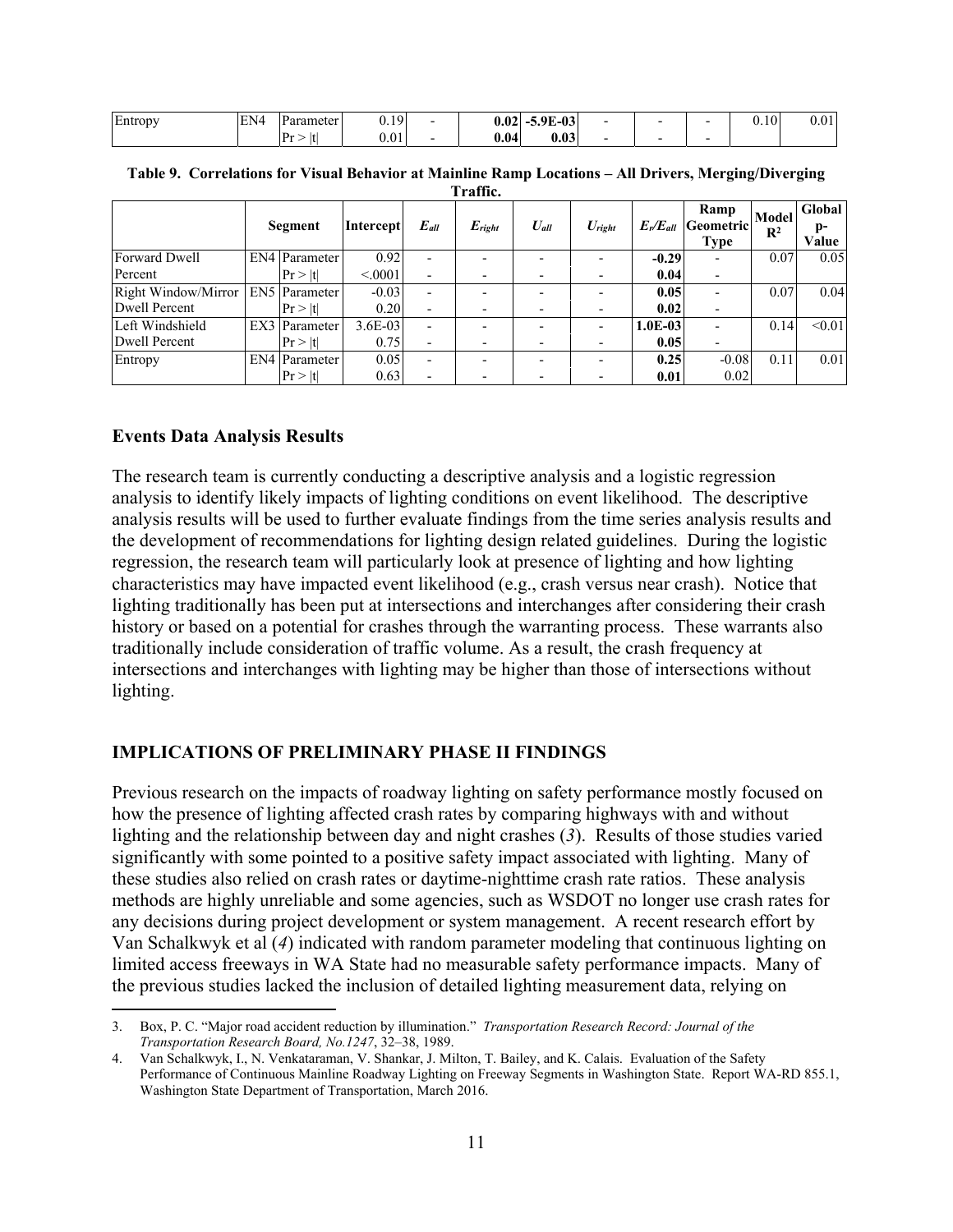general indicators of lighting presence but not identifying lighting characteristics. An analysis in 1971 attempted to determine the relationship between crash rates and illumination levels (*5*). However, the study did not find statistically significant correlations between different illumination levels and crash rates. The most comprehensive study of the lighting level and crash rate to date was an analysis of crash rate ratio and lighting level on over 1000 miles of roadway (the lighting data from that study is used as part of this investigation). In this case, the team identified correlation between crashes and lighting presence and characteristics in some cases (*6*).

The current *FHWA Lighting Handbook*, a lighting need can be justified based on a warrant analysis (showing that lighting is a warranted safety feature), a project criteria document showing that AASHTO or IES design criteria are used for the design, and a safety analysis showing that a lighting system is a cost-effective safety alternative (*7*). The warranting conditions included in the FHWA guide are limited to AADT, interchange and intersection density, and night-to-day crash ratios, without sufficiently addressing of different roadway characteristics or contexts. The latest national lighting design standard ANSI/IES RP-8-14 *Roadway Lighting* (*8*) includes updated criteria for roadway lighting at interchanges and intersections. The design criteria are mostly based on experience and consensus rather than scientific results, leading to what some may argue high lighting levels and uniformity requirements. For example, the earlier FHWA effort for adaptive lighting has shown that lighting levels slightly lower than the current standards might be just as beneficial based on crash and field lighting data (*6*).

This study is the first of its kind because of the availability and use of the SHRP2 NDS data and the VTTI field lighting measurement data. It is the first comprehensive lighting study for freeway mainline ramp locations, and to a limited extent, intersections, by analyzing both crash and driver behavior data. The findings of this study will likely result in targeted and more sustainable (potentially more energy conservative) lighting design criteria. In addition, this study will also provide insights on warranting factors and design controls for lighting design at mainline ramp locations and intersections.

Currently, none of the national and state lighting design guides consider the concepts of right lane-overall illuminance ratio and intersection box-approach ratio as part of the justification or design process. In the case of intersection design, current standards typically simply add the lighting levels of both intersecting streets as to the amount of lighting that should be provided for intersection box, although many recognize that this method likely results in excessive lighting being required to support safety performance. This research will provide insights and recommendations directly leading to new criteria for these two topics.

Note that this research has not reached the conclusion and recommendation stage yet and therefore no preliminary recommendations have been developed. Recommendations will be provided for the following lighting characteristics minimum illuminance values, illuminance

<sup>5 .</sup> Box, P. C. *Relationship between illumination and freeway accidents*. Illuminating Engineering Research Institute, 1971.

<sup>6.</sup> Gibbons, R., F. Guo, A. Medina, T. Terry, J. Du, P. Lutkevich, and Q. Li. *Design Criteria for Adaptive Roadway Lighting*. Report No. FHWA-HRT-14-051, Virginia Tech Transportation Institute, July 2014.

<sup>7.</sup> Lutkevich, P., D. McLean, and J. Cheung. *FHWA Lighting Handbook*. Parsons Brinckerhoff, Boston, MA, August 2012.

<sup>8.</sup> *Roadway Lighting*. ANSI/IES RP-8-14, Illuminating Engineering Society.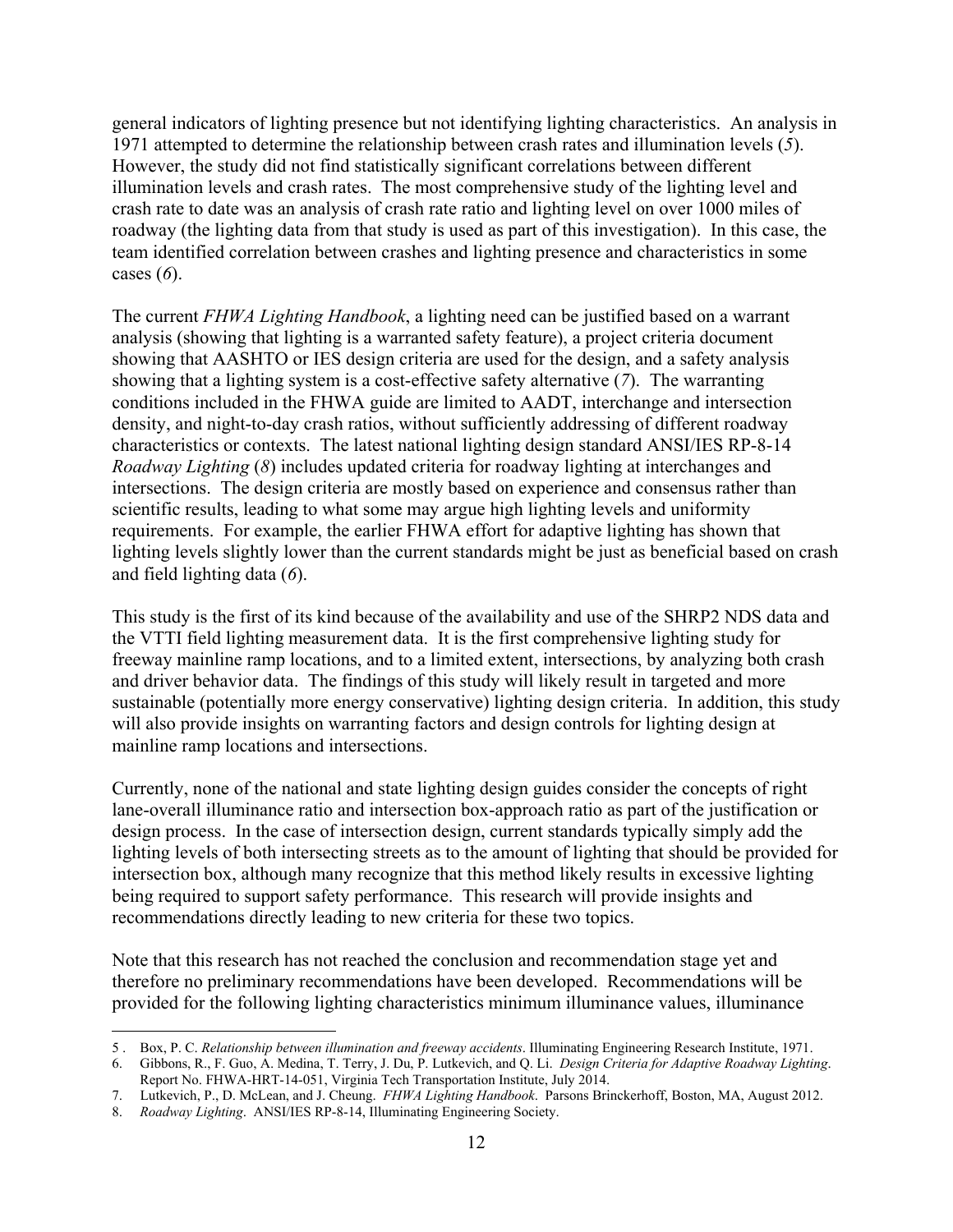ratios, warranting conditions, and design areas/controls after completing all analyses. The following sections include more details on the potential findings.

# **PHASE III IMPLEMENTATION PLAN**

### **IMPLICATIONS OF FINDINGS AND IMPLEMENTATION PLAN**

#### **Implications of Findings for Countermeasure Implementation**

The preliminary findings of this project showed significant correlations between driver safety performance variables and roadway lighting characteristics. Combining these results with findings from the events and crash data analysis, the project findings will likely have significant impacts on several aspects of current lighting design standards and guidance.

**Lighting design criteria**. The research team will use the following procedure to develop preliminary lighting design criteria:

- Identify statistically significant correlations for determining lighting criteria. Among the various correlations identified during time series and eye glance data analyses, the research team will select a subset of correlations critical to the development of lighting criteria. This selection will be based on a combination of factors, including the safety performance implications of variables, the correlation coefficients of models, the coefficients of lighting variables in individual models, and p-Values of each individual variable.
- Identify potential lighting design criteria related to each lighting characteristic. For each lighting characteristic, there can be several slightly different potential critical values identified based on the statistical analysis. For example, a method for identifying lighting criteria for each pair of lighting and driver behavior related variable is to identify the critical lighting level that would minimize the variance of the driver behavior related variable (e.g., mean lateral acceleration) among different drivers by plotting the observations of the mean standard deviation of the safety variable by lighting level.

After this process, multiple criteria can be selected for each lighting variable based on multiple significant correlations with driver behavior variables. The research team will evaluate the magnitude of correlations with each of the lighting characteristics and determine a single potential critical value for each lighting variable (e.g., illuminance or uniformity) and location (e.g., intersection box or EX3). For each lighting variable, the research team may use the arithmetic mean value determined by different safety variable correlations, a weighted mean for different safety performance variables based on their correlation coefficient and perceived importance, or the value dictated by the correlation that has the highest correlation coefficient.

The identified critical values will be used as the basis for phase III to identify the final recommended design criteria. The final design criteria will be developed based on the preliminary criteria, existing lighting design standards, and input from stakeholders and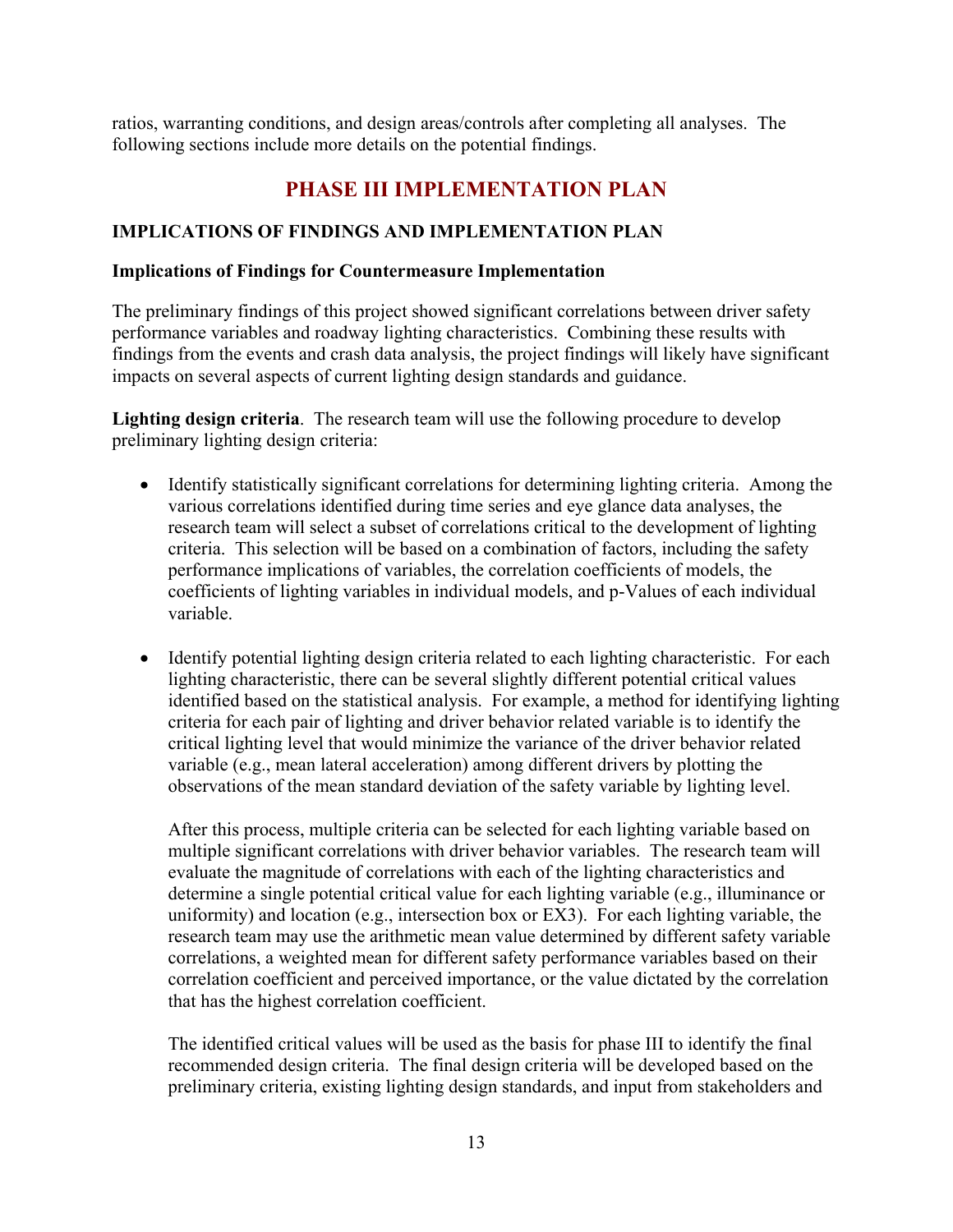designers. The research team will use findings from the older driver (65 and older) analysis to the extent possible, possibly in the form of a older driver weighting factor.

The following presents an example of the identification of critical illuminance levels based on the findings from this study. The correlations with the mean lateral acceleration (*alat-μ*) for segment EX3, diverging traffic, and all drivers (highlighted in light green in Table 12 of Appendix) had a  $R^2$  of 0.28 (*R* value of 0.5) and *p*-Value less than 0.01. Figure 5 shows the plot of mean standard deviation of *alat-μ* by illuminance. From the figure, a critical illuminance of approximately 8.5 lux can be identified to minimize mean standard deviation of *alat-μ*, which can be considered as a potential minimum design value for *Eall* at EX3. This value is within the illuminance range recommended by AASHTO and IES for freeways (i.e., 8-12 lux). Note that illuminance values will need to be converted to corresponding illuminance or luminance values at the ground level during later stages of Phase II.



**Lighting design warranting conditions**. In the multivariate correlation modeling process, the research team identified a number of roadway, traffic, and/or trip variables that are significantly correlated with the driver behavior related variables in the study. The research team will compare and analyze these variables based on different correlation models (i.e., for different safety performance variables). Such findings will provide important justification and research evidence for updating several lighting warranting conditions. The results are likely to significantly extend the warranting factors that need to be considered when analyzing lighting needs and specific lighting characteristics.

For example, in the correlation model for the previous example (i.e., overall illuminance, EX3, diverging traffic, and all drivers), main lane geometric alignment, number of main lanes, ramp speed limit, auxiliary lane, right shoulder width, median width, pavement type, continuous lighting, trip duration, and trip frequency are significantly correlated with *alat-μ* (see Appendix). These variables will be further analyzed to determine the magnitude and nature of their likely impact, and feed into potential warrant identification.

**Lighting design controls**. The results of the freeway time series data analysis will provide important insight into lighting needs and criteria at 200-ft segment and lane levels for mainline freeway segments at on and off-ramps, and for intersection approach and boxes. The research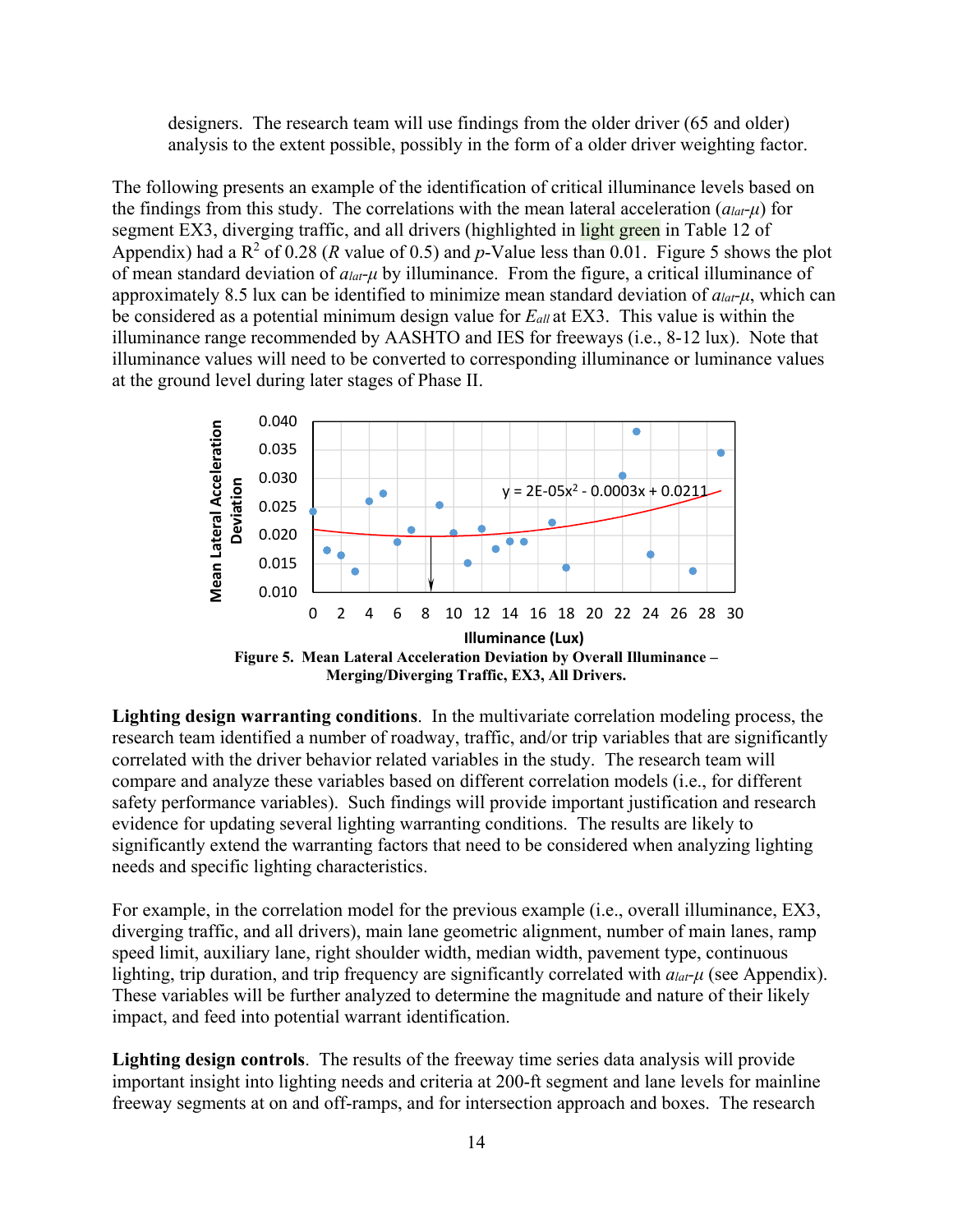team is currently conducting events analysis and expects that some results of this analysis will provide additional valuable insights particularly relevant to where and how roadway lighting at a microscopic level may impact driver behavior relevant to safety. Results like these will likely lead to lighting guidelines for designers on lighting control locations (or focuses) within a lighted area when designing and modeling lighting for freeway mainline on- and off-ramp locations and intersections.

**New lighting design concepts**. During this project, the research team introduced the concepts of right lane illuminance (traditionally lighting for freeways is designed for the entire segment regardless of lanes) and right lane-overall illuminance ratio for freeway mainline on- and offramp locations, and box-approach illuminance ratio for intersections. Findings and recommendations relevant to these concepts will further improve lighting design guidelines and practice. Existing lighting standards significantly lack guidance at such design areas/topics.

**Lighting as a behavioral crash reduction countermeasure at intersections and freeway mainline on- and off-ramp locations**. This research is providing findings that will help the engineering community to improve their understanding of how lighting characteristics can affect driver behavior in different contexts. These insights can potentially offer tools to engineers where lighting characteristics can be modified in order to bring about driver behavioral change. For example, if an intersection is identified to have a larger proportion of speed related crashes at nighttime, lighting characteristics at the intersection might be adjusted accordingly in conjunction with other countermeasures to reduce speeding at the intersection. This approach holds particular promise because of the increased use of adaptive lighting and conversions to Light Emitting Diodes (LED) luminaires with advanced controllers. The research team will develop guidelines on this topic during the Phase III of this project.

**Other lighting design concepts and design-relevant issues.** In addition to this project, members of this research team have conducted a large number of other national and state lighting studies at intersections and freeways, including evaluating and understanding the LED technology and the adaptive lighting design concept. This experience along with demonstrated performance in development of lighting criteria and warrants will allow the research team to develop comprehensive and practical roadway lighting design guidelines that will significantly benefit transportation agencies and the traveling public.

## **Implementation Plan**

**Task 1: Recommend modifications to existing lighting design guides and standards.** The Phase II research will result in a number of findings to assist practitioners for selecting appropriate lighting designs. With the performance goals for lighting, minimizing energy use and any negative impacts of lighting, the Phase II findings support the update of current lighting design criteria (e.g., minimum illuminance, warrants, and design control locations) and introduce new lighting design concepts (e.g., right lane-overall illuminance ratio and intersection boxapproach illuminance ratio). The preliminary recommendations in Phase II will need to be verified and finalized with inputs from the design, policy, and engineering communities. This task includes the following activities: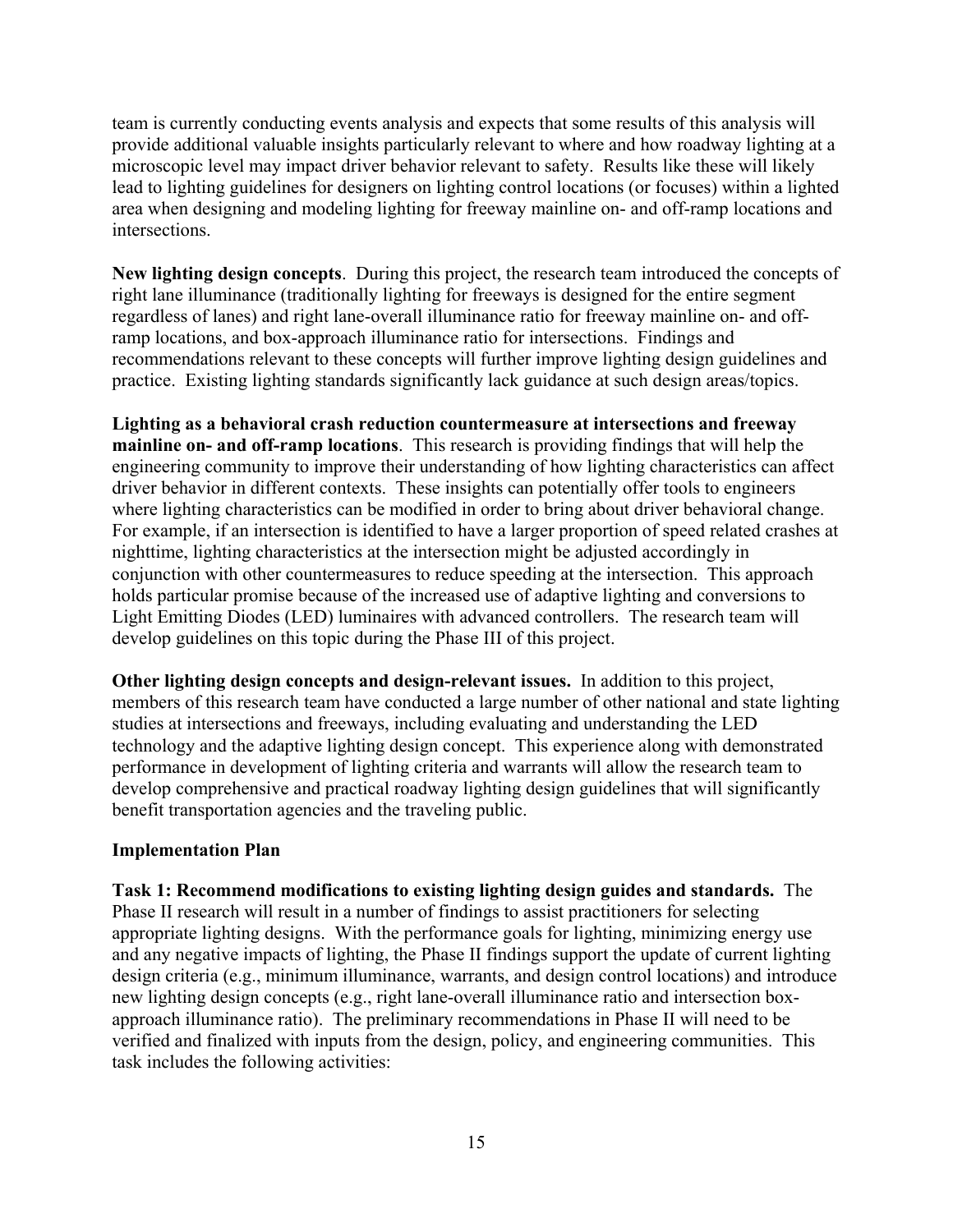Identify specific national and state design standards that need to be revised. During this activity, the research team will conduct a comprehensive and in-depth assessment of specific design guidelines/requirements that likely need to be revised based on the Phase II findings. These will include: minimum illuminance veiling luminance ratio and uniformity criteria, warranting conditions for lighting at freeway mainline on- and offramp locations and intersections, design procedures, and roadway locations/features for design control.

In addition, the research team will introduce new and emerging design concepts such as right lane-overall illuminance, and intersection box-approach illuminance ratios, adaptive lighting, and lighting as a countermeasure to affect driver behavior and in turn target behavioral factors that are associated with increased crash potential at locations.

The lighting design guides to be analyzed will include, at a minimum, the IES *Roadway Lighting* (ANSI/IES RP-8-14), the AASHTO *Roadway Lighting Design Guide*, the FHWA *Roadway Lighting Handbook*, and WSDOT and other states' (if selected) roadway lighting design guidelines.

- Solicit input from stakeholders. During this subtask, the research team will conduct a number of interviews with practitioners to discuss the potential lighting design changes. Examples of interviewees include staff responsible for safety programs and major electrical systems at State DOTs, State DOT leads that are responsible for the development of design manuals, and lighting designers at state transportation agencies and private companies. Interviews will in person, or through conference calls or webinars. The research team will also reach out to IES Roadway Lighting Committee, AASHTO Lighting Committee, FHWA, SHRP IAP panel and TRB task forces and committees through emails, and/or conference calls.
- Recommend changes to existing lighting design and operations guidelines. Based on research findings and feedback gathered during the interviews, the research team will recommend modifications to text and exhibits of existing lighting design guides.

**Task 2: Develop tools to support and facilitate state roadway lighting design**. Currently, lighting design guides and practices at different states vary significantly. Some states are use a significant amount of lighting while others only provide minimal lighting. There are also states who do not own and maintain any lighting on state roadways. To guide lighting design at the state, some DOT have developed robust lighting design guidelines in their state manuals. During this task, the research team will develop user-friendly tools to assist designers for safety performance oriented lighting designs. Example tools include guidelines to review their lighting design criteria to incorporate safety performance into their decision-making process, checklists of steps and/or factors to address during lighting designs, and decision making matrices to facilitate lighting design, treatment, and/or maintenance for designers, project managers, and safety engineers. To ensure the tools can be easily used and implemented, the research team will most likely develop the tools in Microsoft Excel<sup>TM</sup>. These tools can also be web-based. This task will also involve an in-depth state lighting practice review.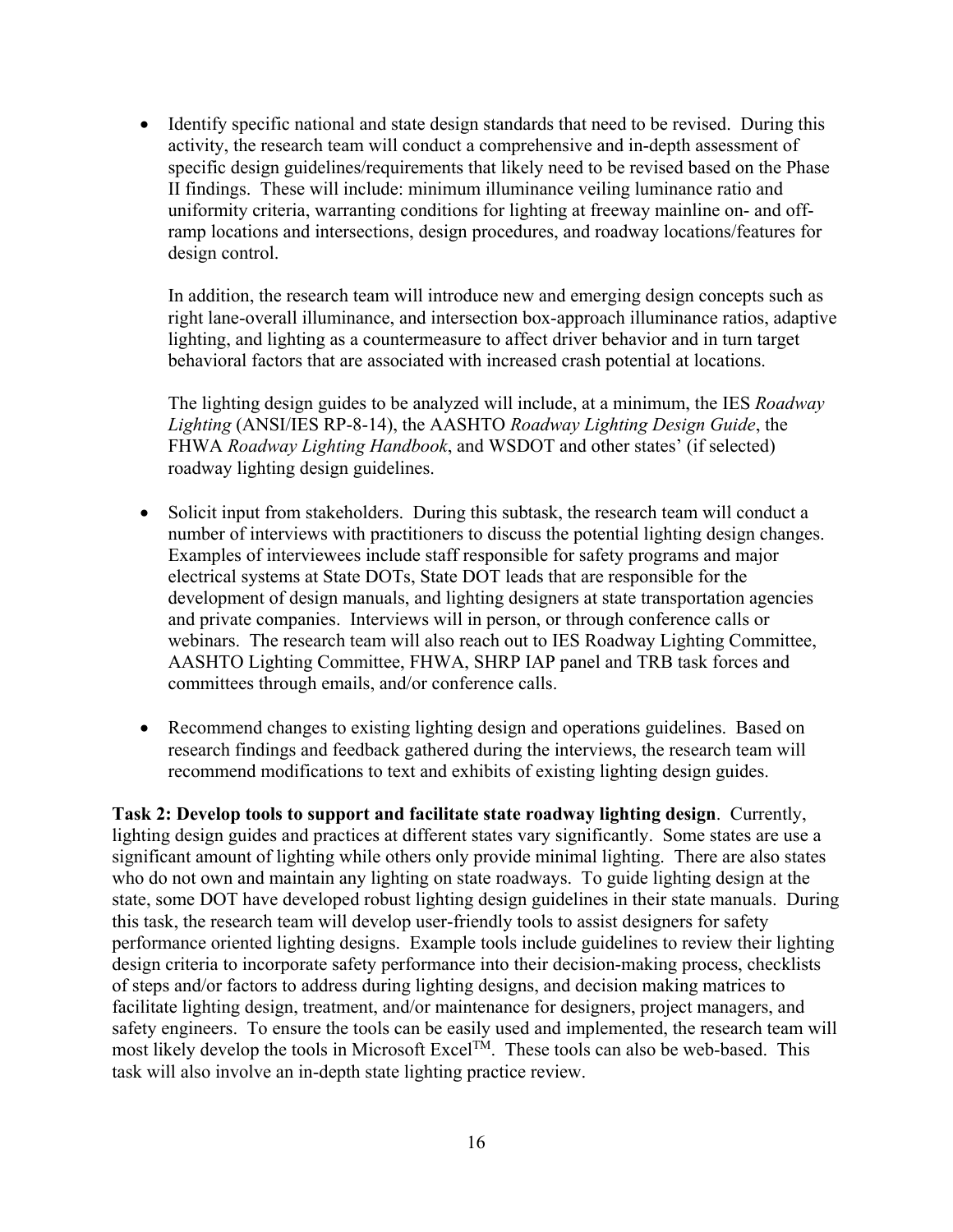**Task 3: Develop guidelines for potential roadway lighting Crash Modification Factors**. The current edition (2010) of the *Highway Safety Manual* (HSM) includes crash modification factors (CMFs) for roadway lighting. However, existing lighting CMFs were developed by studies that used crash rates as a basis for evaluation, daytime crashes for comparison, and relied on limited lighting data (i.e., with versus without). As the latest update to the HSM is underway, many researchers and safety officials identify CMFs relevant to lighting as a major need moving forward. Some results of this SHRP2 project provides insights on factors that can impact the reliability of lighting CMFs. This task will address this need and develop guidelines for the development and use of lighting CMFs and include, for example, critical factors to address: lighting levels, analysis locations, identification of nighttime crashes (target crashes), and roadway/environmental factors. The task will also incorporate critical components highlighted in FHWA guides related to CMF development and quality.

**Task 4: Dissemination of results and develop training and other materials for safetyoriented lighting design**. The successful implementation of this research depends on the widespread dissemination of the results. To facilitate implementation at state transportation agencies, the research team envisions several ways to reach the intended audiences. As part of this task we will develop a package of training materials, including presentations summarizing research findings; newly proposed lighting design changes; and implementation products; tutorials for use of the implementation products including hands-on examples and exercises; and fliers and other handout materials. To the extent possible, the training materials will be developed to follow any applicable National Highway Institute (NHI) course standards. Additional efforts include presentation of results to national conferences and multiple AASHTO, IES and TRB task forces and committees and short presentations that can be used by state professionals to convey the message of the importance of lighting.

**Task 5: Conduct pilot training**. The research team will deliver pilot training to test and demonstrate the training materials. The training will likely be conducted to WSDOT officials and contractors at a suitable venue selected by WSDOT. However, if requested, the training can also be conducted in a different state or during a national conference (e.g., IES, AASHTO, or TRB). Outreach will occur to other nearby states to facilitate additional input and participation.

**Task 6: Implementation of standards and guidelines in pilot lighting design projects**. The research team will work with WSDOT, the SHRP2 IAP panel, and other participating states (if applicable) to select up to two pilot lighting design projects to implement the newly proposed lighting design standards and guidelines. During each pilot project, the research team will provide necessary training, technical support, and design audits/reviews to insure successful implementation of the research outcomes. To the extent possible, the research team will collect field lighting measurements after projects completion to verify if the design process has resulted in the desired lighting outcome and if current lighting design software can meet the new lighting requirements.

**Task 7: Assess cost-benefits of new lighting design standards**. During this task, the research team will conduct a detailed cost-benefit analysis of the new lighting design standards, considering a wide range of factors, such as potential reduction in fatal and serious injury crashes, power savings, infrastructure and materials, and maintenance. In addition to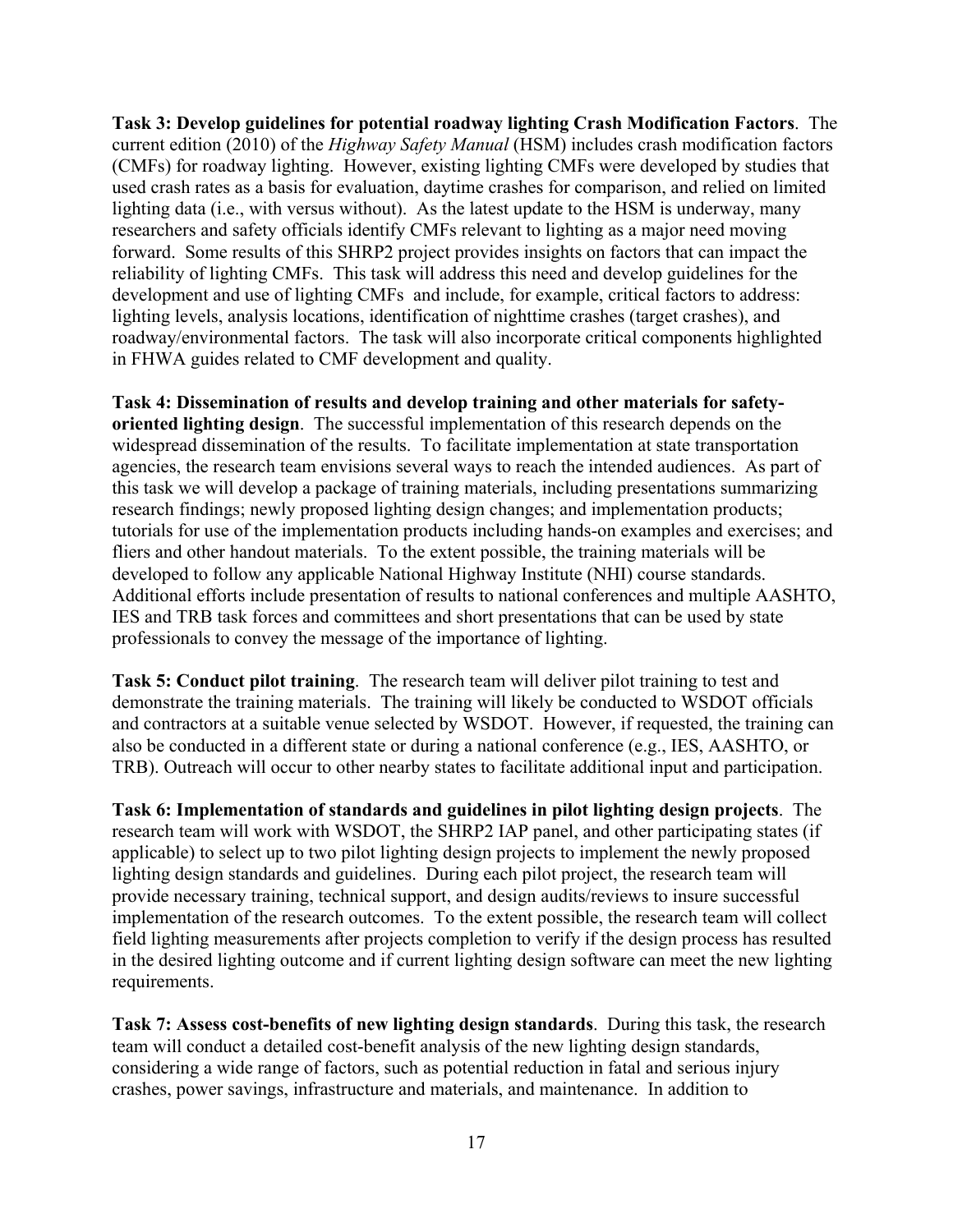demonstrating the research benefits of this SHRP2 IAP project, the results of this cost-benefit analysis can be used to support state transportation officials in the development of policies relevant to lighting.

**Task 8: Prepare Phase III deliverables.** During this task, the research team will document the tasks and findings of Phase III in a detailed final report. The research team will also finalize and deliver the following additional implementation products:

- Training package including all training materials,
- Guidelines for lighting design guides at state transportation agencies, and
- Design tools to facilitate roadway lighting design at state transportation agencies.

**OPTIONAL TASK: Investigate lighting impacts on safety performance during** rainy weather or wet pavement conditions. This optional task is intended to be approved separately. If approved, the task will involve a further investigation that also incorporates pavement marking conditions. This task includes the following activities:

- Request nighttime NDS time series data during wet weather conditions. For each of the analyzed freeway locations, the research team will request 10-20 trips during wet weather conditions, including short video clips for the selected trips. The wet weather conditions will be identified based on local weather data and verified from the associated NDS video data.
- Qualify pavement marking conditions. Due to the lack of pavement marking retroreflectivity and condition data, the research team will develop qualitative pavement condition measurements based on the video files for the NDS trips requested and the confidence scores associated with the lane detection data in the SHRP2 database. Examples of such qualitative measures include good, fair, poor, and/or invisible.
- Conduct time series data analysis. The research team will follow the same methods used for Phase II to conduct a detailed time series data analysis with weather and pavement marking conditions as control factors.
- Analyze NDS events for wet pavement conditions. In reality, Phase II has included the analysis of events during both favorable and wet weather conditions. During this subtask, the research team will further focus on the nighttime events occurred during wet weather conditions to identify additional findings on lighting impacts.
- Document findings and develop recommendations. Based on the findings, the research team will develop conclusions of the safety impacts of lighting during wet weather conditions and recommend potential countermeasures.

Figure 6 shows the proposed Phase III project schedule. The research team proposes a 2-year timeframe to complete the aforementioned tasks.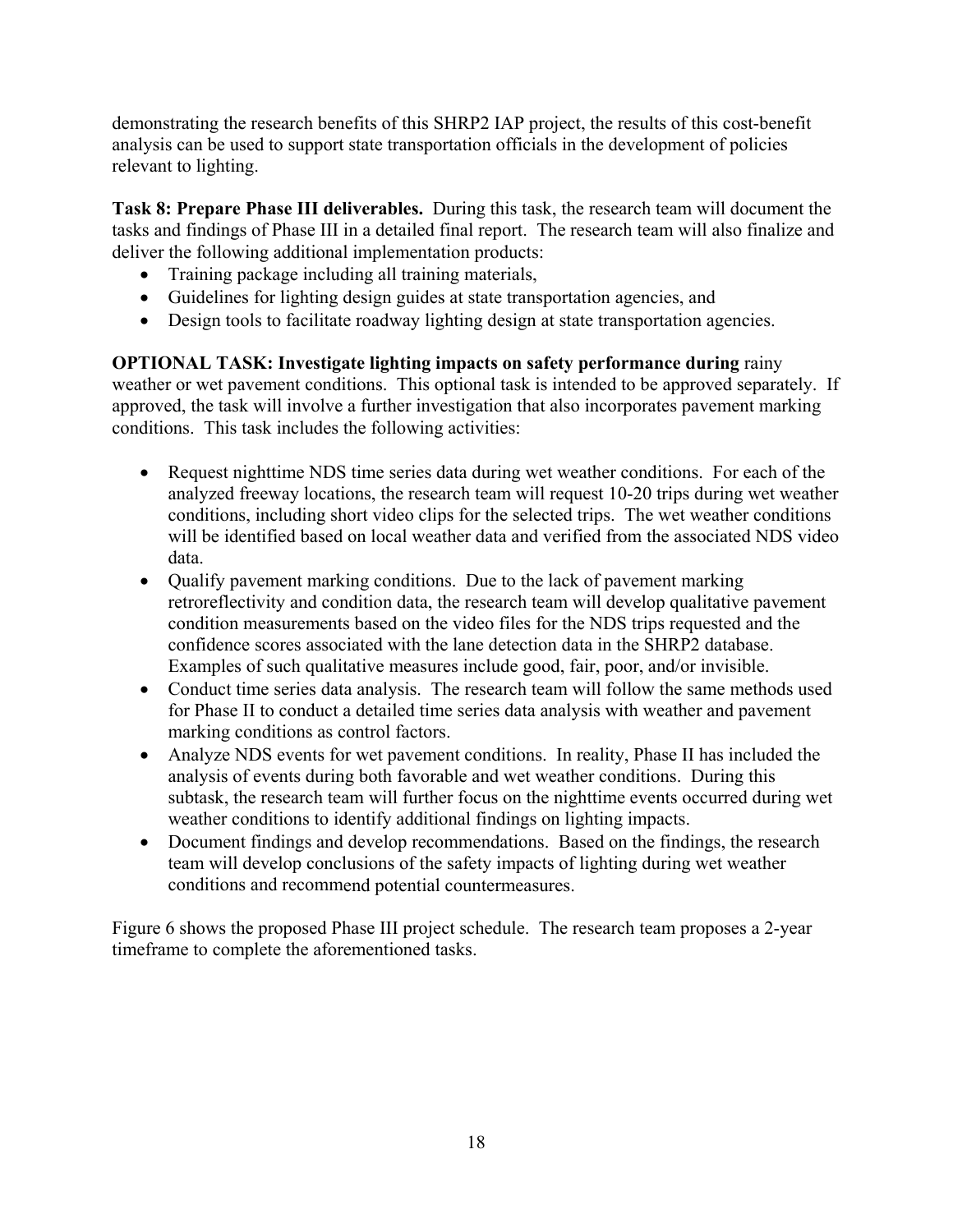

**Figure 6. Phase III Schedule.** 

#### **MANAGEMENT APPROACH AND RISK MITIGATION**

A potential challenge that may impact the successful implementation of the Phase II findings and recommendations is the potential lack of support for new design criteria from certain stakeholders. Depending on the minimum illuminance values recommended by this research, certain states and/or designers may not fully support them. From the preliminary analysis findings, the project will most likely result in lower minimum illuminance values at certain locations. How much lighting is needed has been a subject of debate among many states and designers. Such results might be well accepted by some users, while less recognized by others. The opposite may hold as well if the research recommends higher illuminance values for certain locations.

**Solution**: During the third phase, the research will solicit input from multiple stakeholders. The opinions from individual stakeholders will be assessed and addressed collectively potentially as a range of possible actions to advance the science of lighting safety. In addition, the research team will carefully develop the recommendations to optimally accommodate different opinions and concerns in regards to implementation. Without creating bias in the results, these opinions and concerns will be addressed to the extent practicable. In cases when doing so is not practicable, the research team will document the different opinions for users to consider.

The Phase III will maintain the same project team members led by Dr. Ronald B. Gibbons (FIES, Center Director, PI and project manager) as the Phase I and II experience suggested that the staffing plan was sufficient and successful. Collectively, the research team represents extensive expertise in the areas of roadway lighting, project implementation, and knowledge transfer. The WSDOT management team: Dr. Ida van Schalkwyk (Traffic Safety Engineer), and Dr. John C. Milton (Director: Quality Assurance and Transportation System Safety) were extremely professional and knowledgeable in statistical methods and practical implementation regarding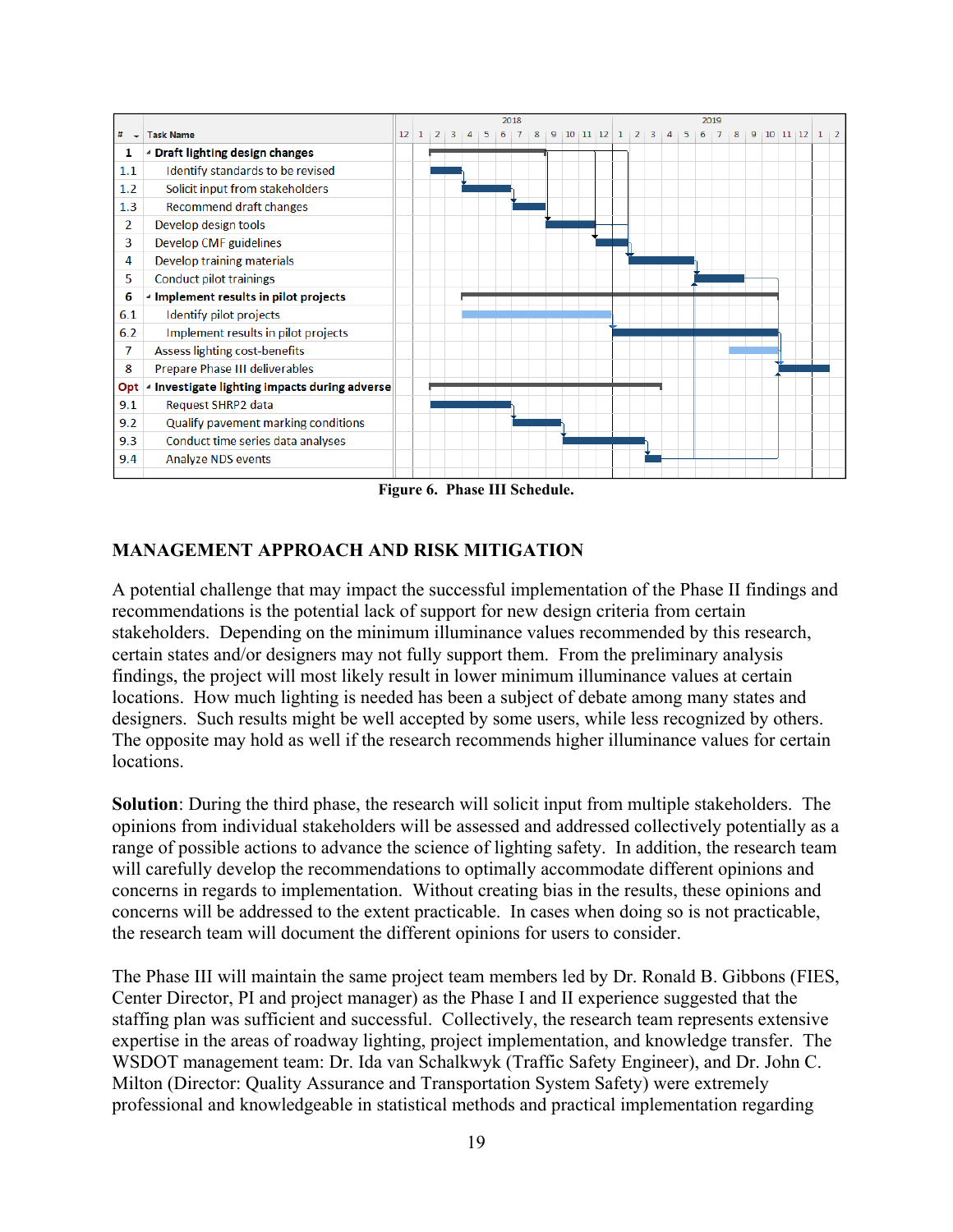this safety topic. This SHRP2 research has enjoyed strong support and implementation commitment from the WSDOT officials, which will significantly help the research team implement the Phase II findings successfully. The WSDOT team also brings to the project a perspective of state DOTs in terms of safety-related policy making, needs, and priorities.